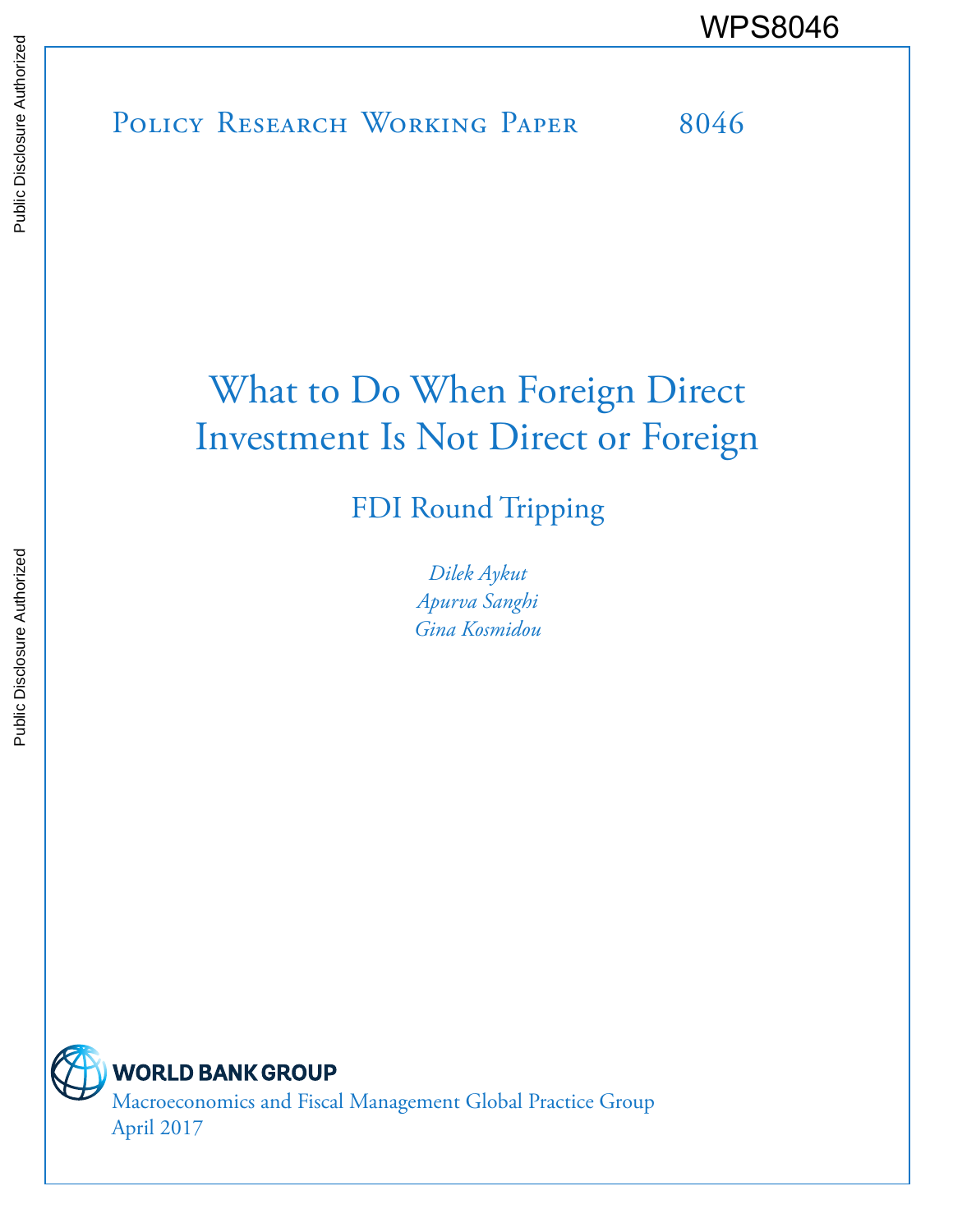# **Abstract**

As globalization has intensified, multinational enterprises' investments have become a sophisticated set of financial transactions that are difficult to monitor and classify by the home and host countries. In some cases, what is classified as foreign direct investment is rather "indirect foreign direct investment," channeled through a third country. Indirect flows have increased significantly in recent years, now accounting for almost 30 percent of global foreign direct investment flows. Indirect foreign direct investment flows also capture the flow of domestic funds channeled through offshore centers back to the local economy in the form of direct investment, also known as "foreign direct investment round tripping." These investments do not offer the benefits of typical foreign direct investment, and may lead to tax revenue and welfare losses. Round tripping is mostly channeled through offshore financial or

transshipping centers. In most cases, domestic companies round trip their investments to benefit from preferential treatments reserved for certain countries and their firms. The most important policy measure to reduce round tripping activity and mitigate its impact is to improve the business environment for all firms; this can foster domestic and foreign investment, and may, to some extent, also curb foreign direct investment round tripping. Nevertheless, countries also need to adapt to the new playing field for foreign direct investment, and recognize the trade-offs of their national policies on capital flows. National policy measures must be complemented by international actions. At the same time, all indirect foreign direct investment flows should be closely monitored, something that is best conducted in coordination with international partners.

*The Policy Research Working Paper Series disseminates the findings of work in progress to encourage the exchange of ideas about development*  issues. An objective of the series is to get the findings out quickly, even if the presentations are less than fully polished. The papers carry the *names of the authors and should be cited accordingly. The findings, interpretations, and conclusions expressed in this paper are entirely those of the authors. They do not necessarily represent the views of the International Bank for Reconstruction and Development/World Bank and its affiliated organizations, or those of the Executive Directors of the World Bank or the governments they represent.*

This paper is a product of the Macroeconomics and Fiscal Management Global Practice Group. It is part of a larger effort by the World Bank to provide open access to its research and make a contribution to development policy discussions around the world. Policy Research Working Papers are also posted on the Web at http://econ.worldbank.org. The authors may be contacted at asanghi@worldbank.org.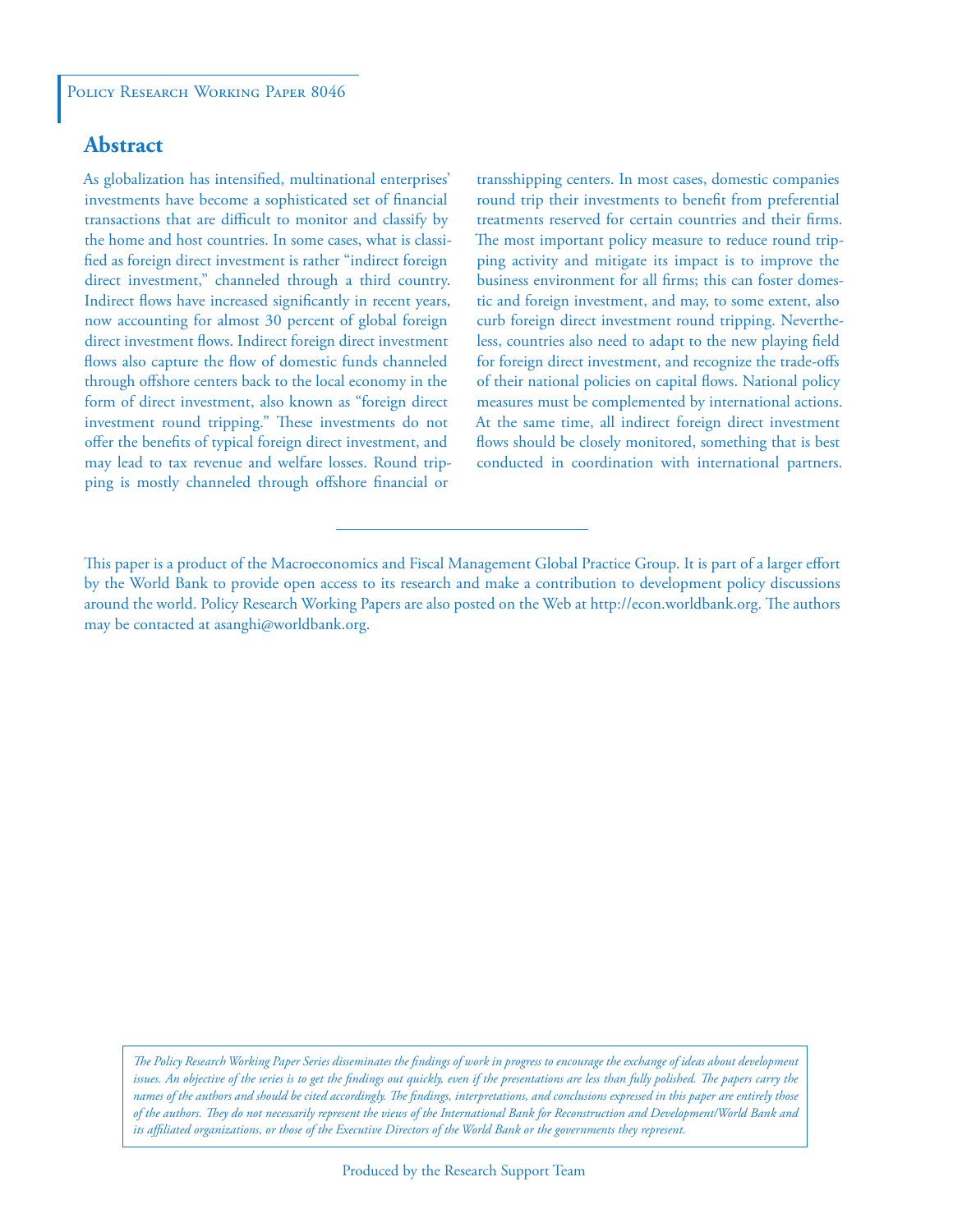# What to Do When Foreign Direct Investment Is Not Direct or Foreign FDI Round Tripping

*Dilek Aykut, Apurva Sanghi, and Gina Kosmidou*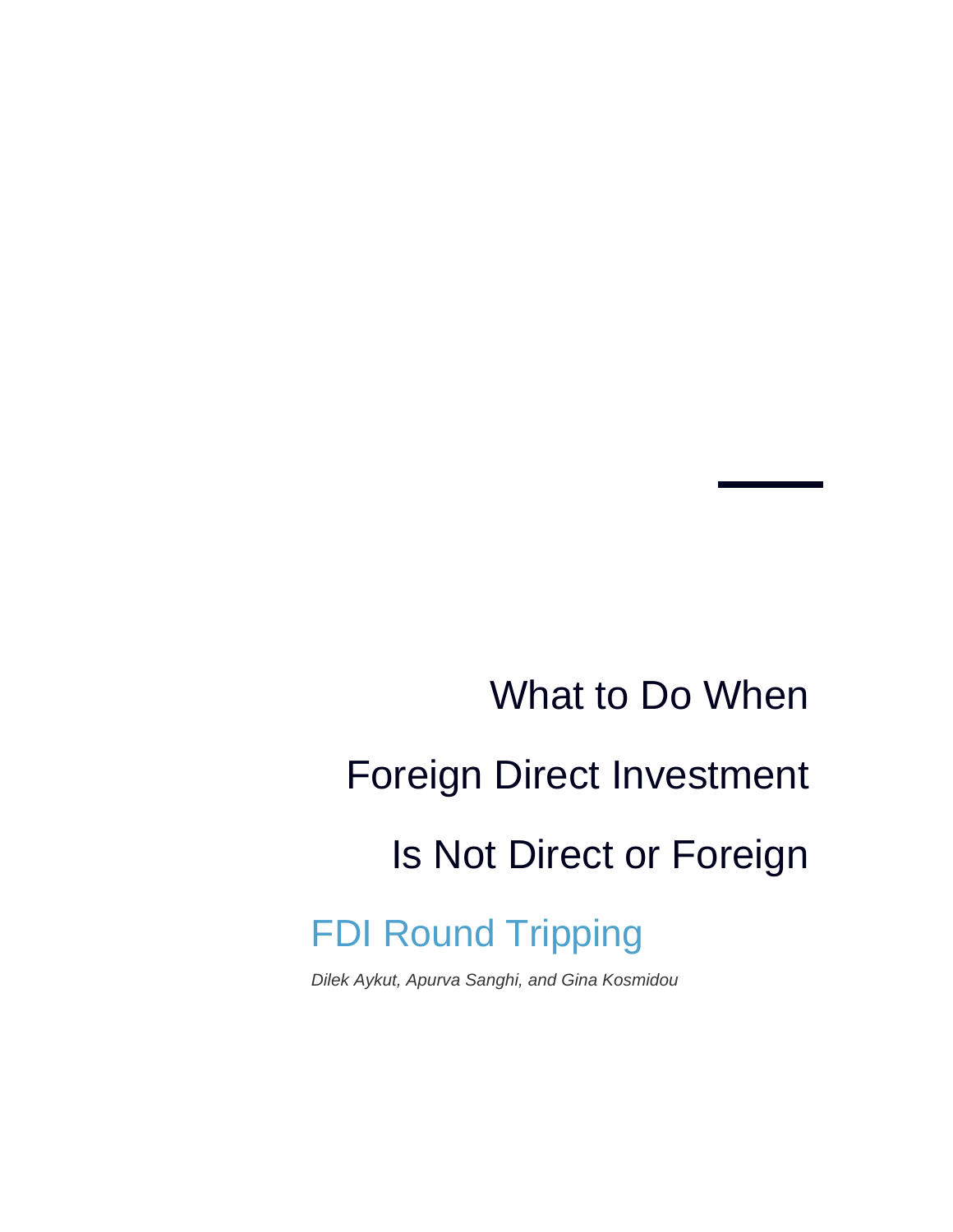# **LIST OF FIGURES**

| Figure 6: All capital flows to Russia, including FDI inflows, fell sharply in 2014 and 2015 14 |  |
|------------------------------------------------------------------------------------------------|--|

# **LIST OF TABLES**

| Table 1: Russian Federation: Inward foreign direct investment 2007-2015, millions of US  |  |  |  |  |  |  |
|------------------------------------------------------------------------------------------|--|--|--|--|--|--|
|                                                                                          |  |  |  |  |  |  |
| Table 2: Russian Federation inward portfolio investments 2015, millions of US dollars 15 |  |  |  |  |  |  |

# **LIST OF TABLES**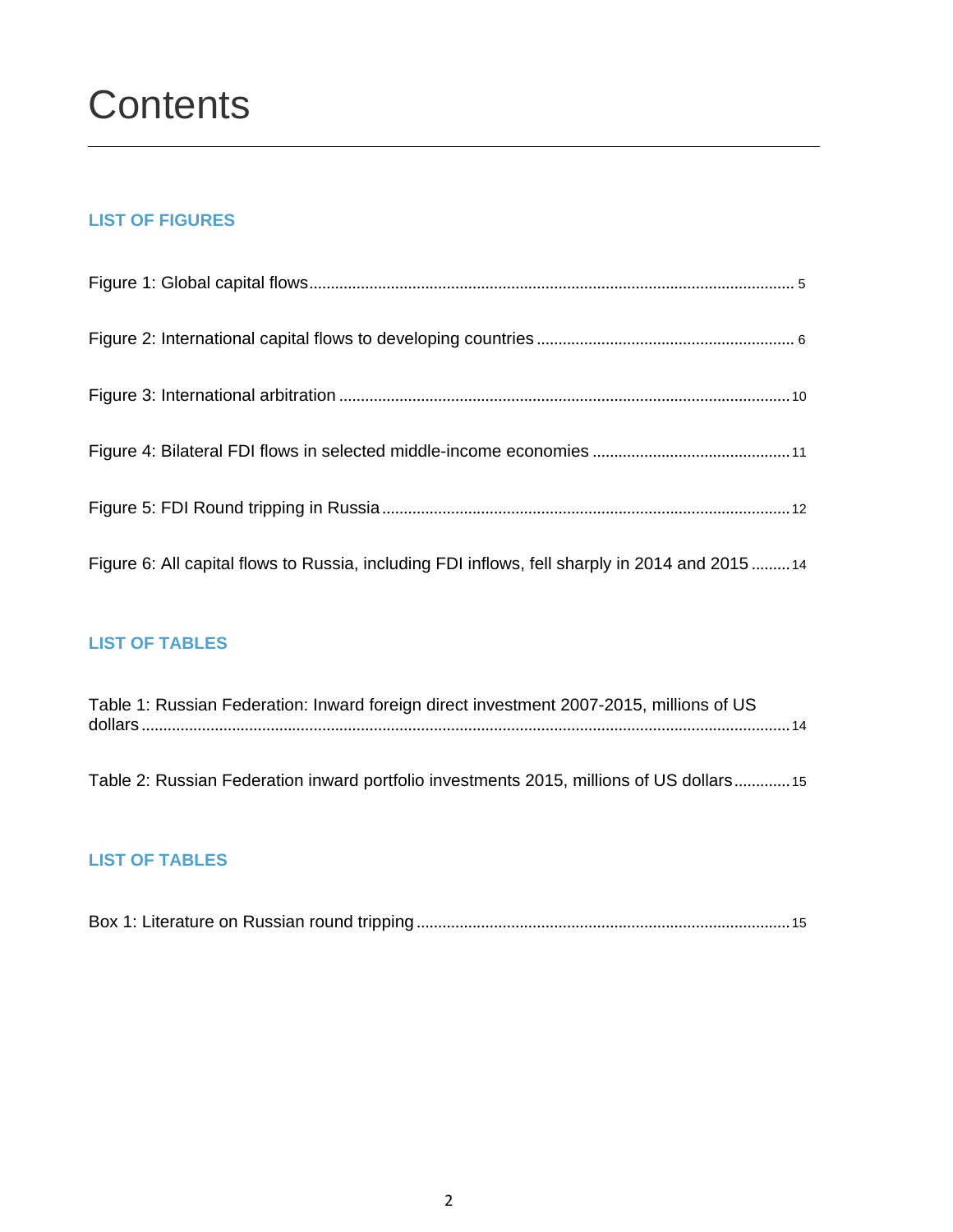# Acronyms

- **BIT** Bilateral Investment Treaty
- FDI Foreign Direct Investment
- ISDS Investor-state Dispute Settlement
- MNE Multinational Enterprise
- OFC Offshore Financial Center
- SPE Special Purpose Enterprise
- SPV Special Purpose Vehicle
- UIC Ultimate Investing Country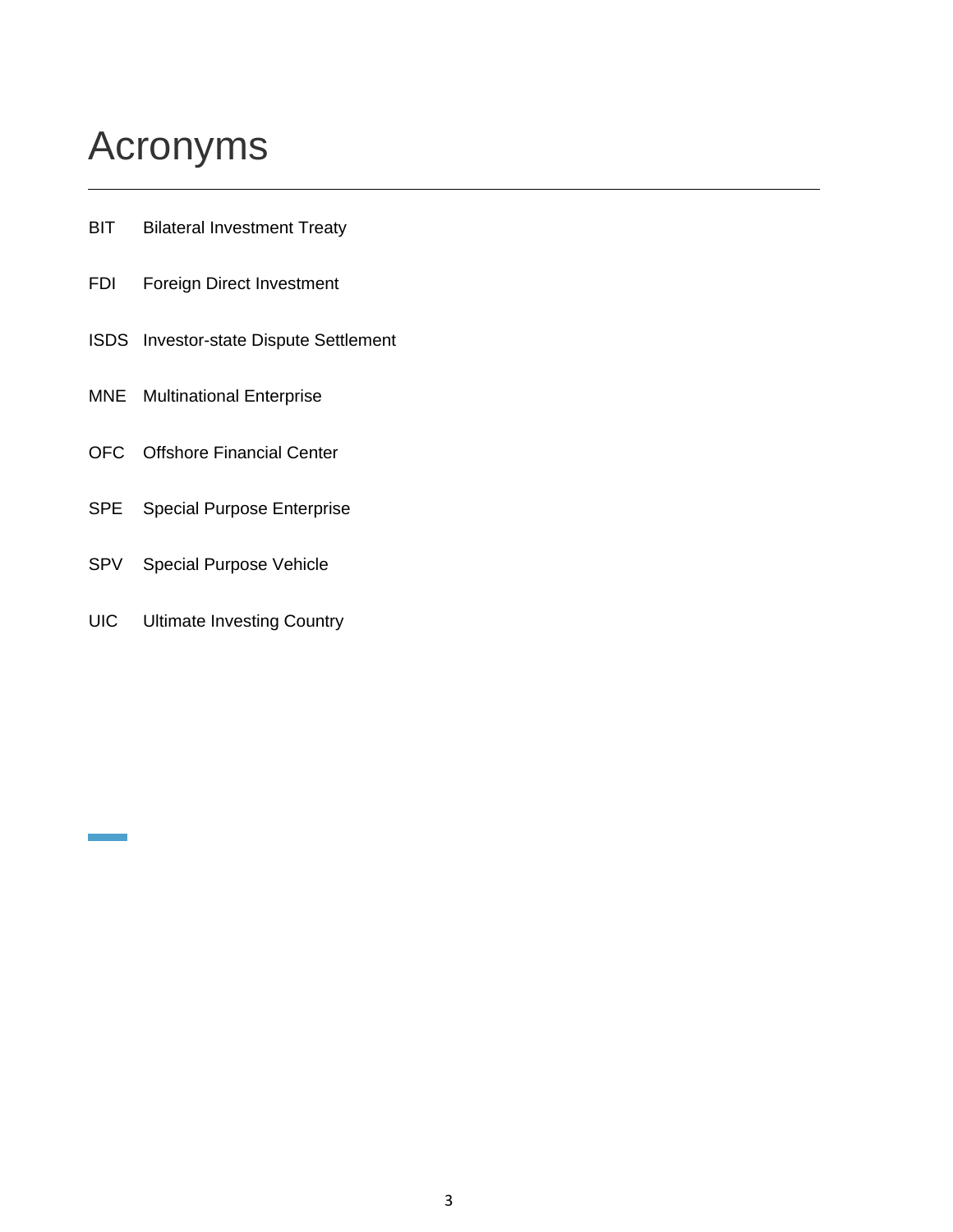#### **International financial flows have risen in recent decades but so have their ebbs and flows.**

Over the last two decades, international capital flows have become an important aspect of the global economy as capital has increasingly moved across-borders, with investors searching for higher returns - and at times safe havens- and companies going after new markets for their products. Following the rapid increase in capital flows in the early 2000s, gross international capital flows peaked at US\$12 trillion in 2007, accounting for over 20 percent of world GDP (Figure 1). Nevertheless, the 2008 global financial crisis was a bitter reminder of the risks associated with financial integration as gross capital flows declined sharply. The global financial crisis that followed the September 2008 collapse of Lehman Brothers severely constrained international flows as investors became extremely riskaverse. They deserted international assets for what were perceived to be safer assets such as treasury securities in the United States as well as gold. Alas, global capital flows have only recovered partially since then and have experienced increased ebbs and flows. After slight rebounds in 2010 and 2014, gross capital flows declined yet again in 2015, reflecting the ongoing uncertainty related to global growth and geopolitical developments. Currently, international capital flows are much lower in nominal terms, ranging from around US\$3 to 4 trillion, and they represent only 5 percent of the world GDP.

#### **Figure 1: Global capital flows:**

*a. Global capital inflows have demonstrated significant volatility since the early 2000s* 





*Source*: IMF "Capital Flows and Global Liquidity" (2016), authors' calculations

#### **The effects of these developments on capital flows to developing countries were as dramatic.**

International capital inflows in emerging and developing countries were almost halved in 2008, at US\$ 758 billion compared to a peak of \$1.3 trillion in 2007 (Figure 2).<sup>1</sup> While the downturn impacted almost all developing countries, Eastern Europe and Latin America bore the brunt of the financial crisis, accounting for 70 percent of the decline in capital flows. Nevertheless, unlike developed countries, the recovery was more pronounced for developing countries as international capital flows bounced back to \$1.3 trillion in 2010.

 $1$  The group of emerging and developing countries used in this analysis comprises of selected economies including Argentina, Brazil, Chile, China, Colombia, the Czech Republic, El Salvador, Hungary, India, Indonesia, Kazakhstan, Korea, Malaysia, Mexico, Pakistan, the Philippines, Poland, Romania, Russia, South Africa, Thailand, Turkey, and Ukraine.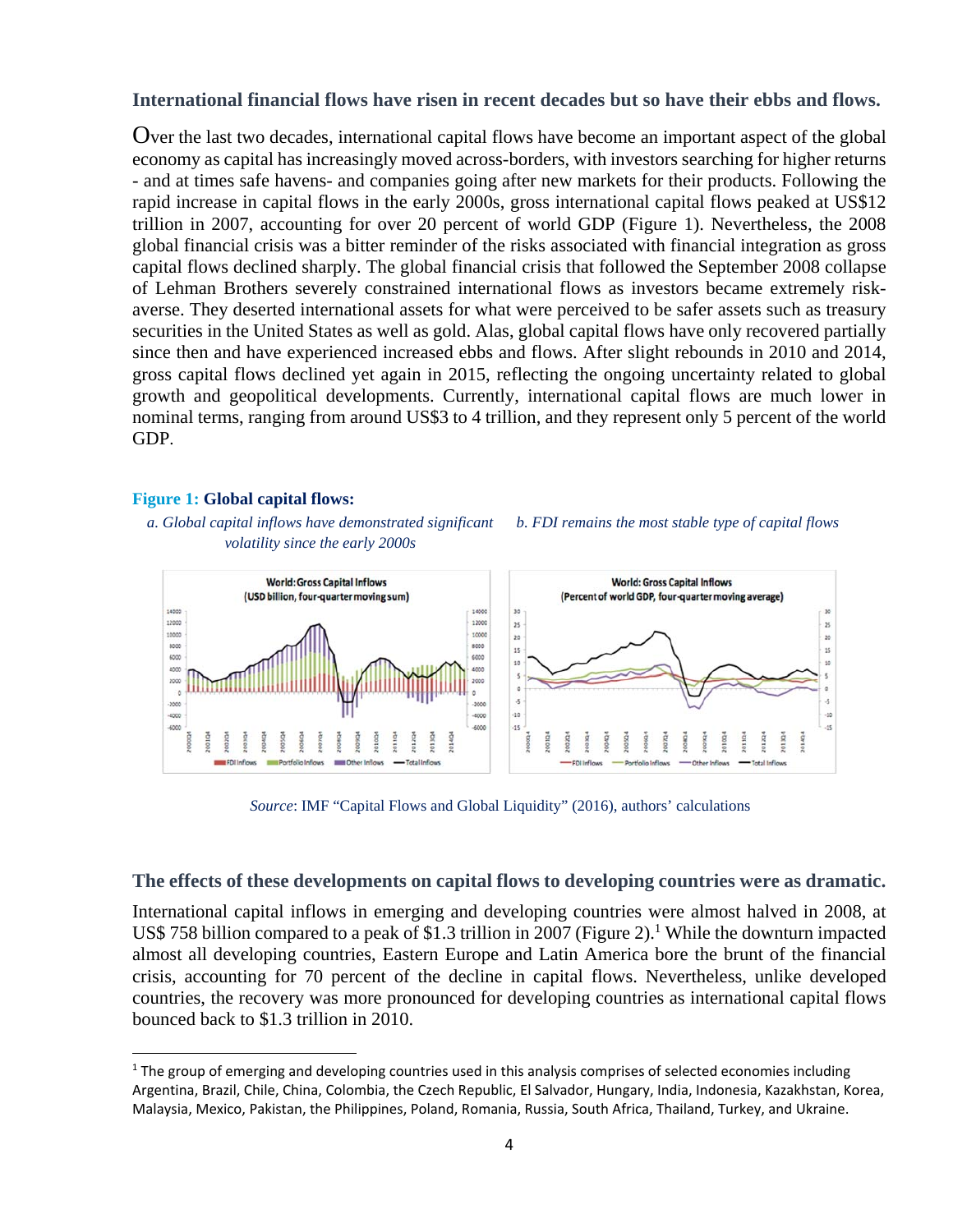#### **Foreign direct investment has proved to be more stable than other capital flows…**

Swings in international capital flows have become larger and more frequent since the global financial crisis, driven mainly by portfolio and other investment flows, while FDI remains relatively more stable. In periods of past downturn, other investment flows decreased the most, followed by portfolio flows (Figure 1).  $2$  FDI investors—mostly multinational companies—take a longer-term view than most portfolio investors and lenders that search for high yields in various maturities.

For emerging and developing countries, while FDI flows have remained more or less stable following a short-lived dip in 2009, non-FDI capital flows experienced a considerable rebound as well. Despite being shut out of international bond markets for a number of months in 2008, several of these countries have managed to access international capital markets. This is mainly because global financial market conditions have been favorable to bond issuances with low interest rate policies by high-income central banks since 2010. Syndicated bank lending has remained weak as banks deleveraged for several years. Nevertheless, FDI is still the largest component of capital flows, accounting for more than half of the investment flows to developing countries.

#### **Figure 2: International capital flows to developing countries:**

*a. The effects of the global financial crisis were also evident for developing countries….* 

*b. Following the short-lived dip in 2010, FDI inflows to developing countries recovered and have remained stable* 





#### **Aside from its relative stability compared to the other capital flows, FDI inflows are favored by emerging and developing countries because of the potential benefits they bring to host countries.**

Several country experiences and literature over the years show that when multinational enterprises (MNEs) invest in a country, the investment can potentially create jobs, increase productivity through

<sup>2</sup> IMF, 2016, "Capital Flows and Global Liquidity."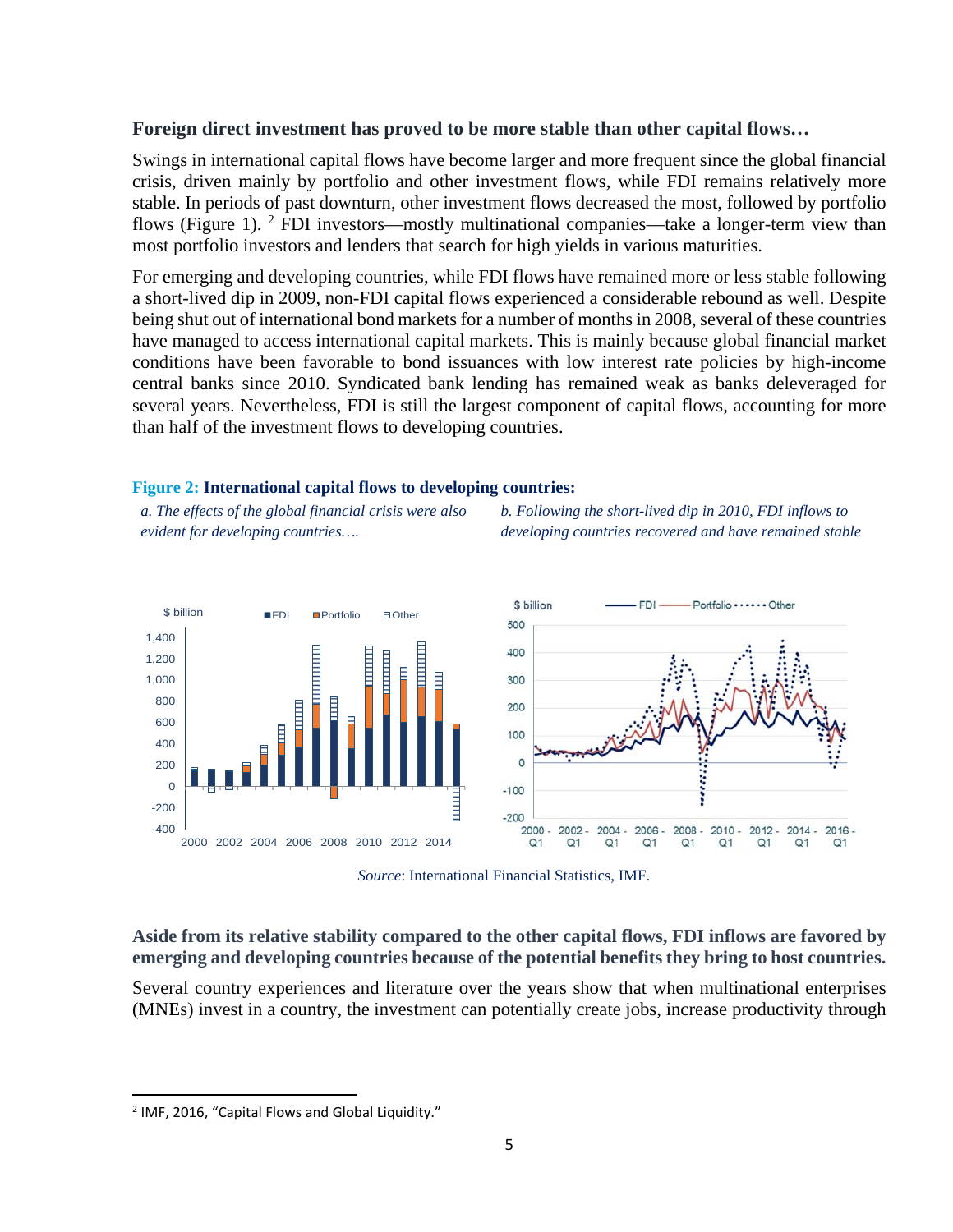the provision of capital and technology, as well as advance  $R&D$ . <sup>3</sup> Moreover, it might also have spillover effects, such as the development of managerial and technological skills and the

improvement of companies' access to international markets. As a result, FDI can bring increased revenues for the host state and a boost in the growth of the economy. Hence, these benefits render FDI as not simply a capital flow but more importantly, a package of resources. Therefore, emerging and developing countries are interested in attracting higher levels of FDI, not only due to its stability, but also for its potentially broad set of benefits for the host country.

FDI flows are driven by various push and pull factors. While host country (pull) factors, (including the size of the domestic and/or regional markets, and growth prospects, especially the regulatory environment and overall investment climate), can determine who will receive the investment flows, global financial conditions (such as growth prospects in developed countries, high global liquidity, and low interest rates in advanced economies) support FDI flows.

# **As global production and corporate structures of MNEs have evolved over the years, their investments have become a sophisticated set of financial transactions that are hard to monitor and classify by the home and host countries***…*

The increasing fragmentation of production and the creation of global value chains (GVCs) results in MNEs governing such chains to break up their business in smaller parts. In so doing, they take advantage of the most favorable production locations for each production part of their final product or they dispose of certain parts deemed non-core and focus on others. As a result, MNEs and their affiliates often have multiple passports: "The top 100 MNEs in UNCTAD's Transnationality Index have on average more than 500 affiliates each, across more than 50 countries. They have 7 hierarchical levels in their ownership structure (i.e. ownership links to affiliates could potentially cross 6 borders), they have about 20 holding companies owning affiliates across multiple jurisdictions, and they have almost 70 entities in offshore investment hubs." 4

As MNEs manage their global operations to protect their intellectual property rights or to leverage financial opportunities offered in a host country or at an investment hub, their ownership and corporate structures have become extremely complex. Moreover, MNEs restructure their operations and investments to seize opportunities for "tax arbitrage" to reduce their tax obligations, and they shop for "investment treaties" to ease regulatory burdens or to increase their rights and protections. In recent years, companies have also increasingly been using various financial flow techniques such as special purpose enterprises (SPEs). An SPE is a legal person, separate from its final owner, established to pursue specific, temporary objectives such as the financing of an affiliate abroad. This allows for the limitation of the risk of the transaction to the value of the SPE, while saving taxes.<sup>5</sup> Moreover, MNEs often change corporate structures rapidly due to reevaluations of their portfolio of activities and the resulting merger and acquisitions (M&As).

<sup>3</sup> Alfaro et al., 2004; Dunning, 2013; Harrison,1994; Kokko et al., 2007; McGuigan, 2007; Roy et al., 2006.

<sup>4</sup> UNCTAD, 2016, "Global Investment Trends."

<sup>5</sup> ibid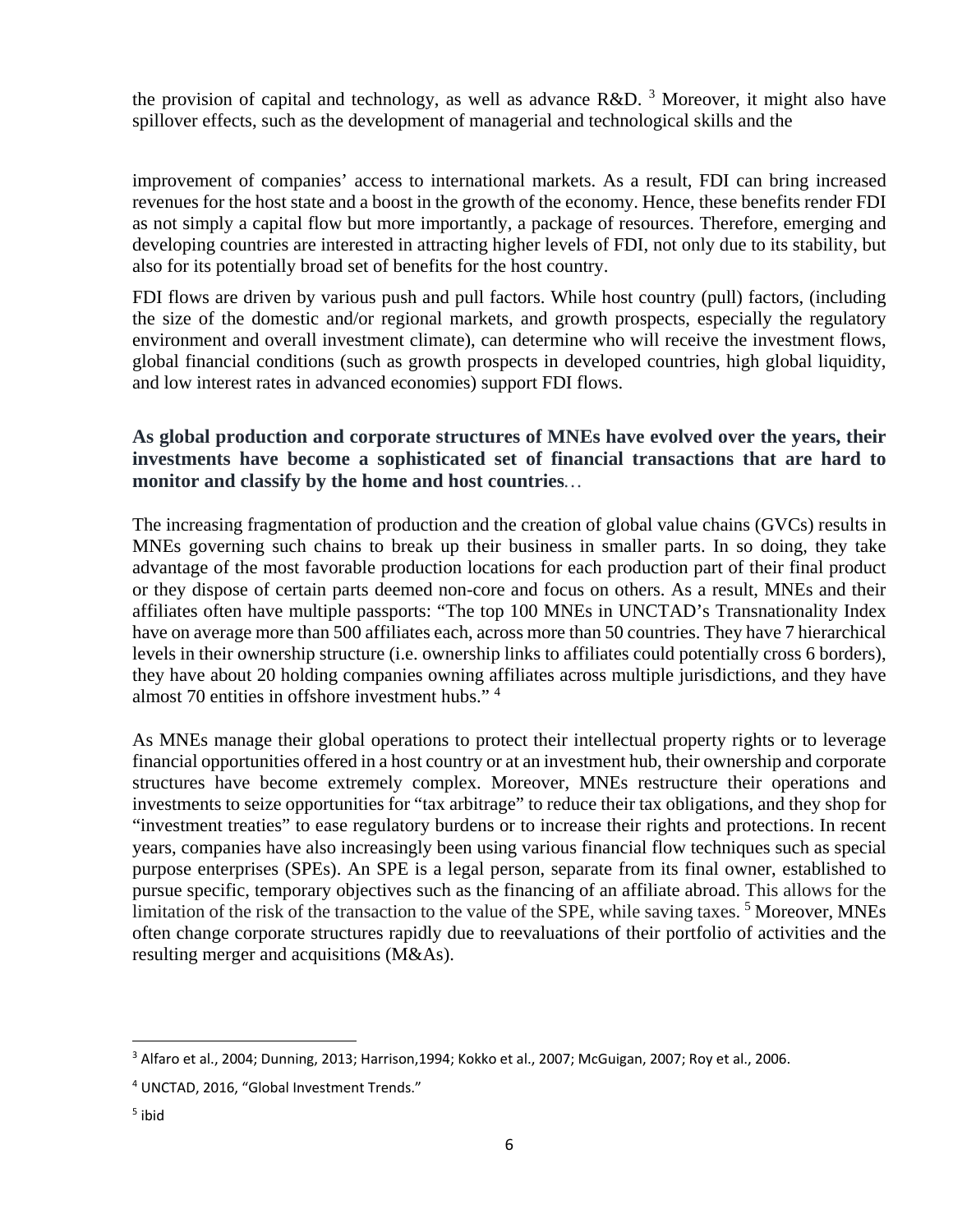Given the complexity of their operations and investment transactions, the development impact of cross-border investments by MNEs can be narrower than the development impact of a project that is traditionally considered as typical FDI, especially in terms of job creation, skills development, transfer of technology, and creation of new capacities. Nevertheless, in this complex environment, there are also non-equity transactions—hence not FDI by definition—undertaken by MNEs that can generate similar benefits for the host economy as well. For example, MNEs can form different forms of partnerships to carry out production such as joint ventures, contract manufacturing, business process outsourcing, licensing, and franchising. Nevertheless production under these partnerships is still heavily dependent on the requirements imposed by the MNE organizing the given value chain. Hence, these types of partnerships can generate positive spillover effects without any cross-border investment.

## **Even if an investment is classified as an FDI transaction, it may not be direct investment or even foreign-sourced…**

In some cases, MNEs invest in a country through intermediaries in third countries, constituting the so-called *indirect forms of FDI*. These investments can be undertaken through permanently established foreign affiliates or through established SPEs in a third country. While this form of investment should be considered FDI, the nationality of the immediate investor and the ultimate beneficiary owner will not match. <sup>6</sup> In the case of the SPE, the immediate investor is in fact only a financial entity.

MNEs might prefer to invest in a country indirectly through another country perhaps to take advantage of better tax regimes or less stringent corporate governance—through *corporate inversions*—, or simply to leverage the cultural and geographic proximity—through *nearshoring*.<sup>7</sup> For example, when the German telecom company, Deutsche Telekom, wanted to invest in the former Yugoslav Republic of Macedonia, it did so through its majority owned affiliate Magyar Telekom (Hungary) in order to benefit from the proximity between these two countries. Nevertheless, the investment in Makedonski Telekom was as if it came directly from Germany, with all the top management being German rather than Hungarian." <sup>8</sup> Nonetheless, in some cases, the specific intent might be to conceal the identity of the ultimate investor for various reasons.

Furthermore, indirect FDI flows may also capture funds that are not necessarily foreign sourced. These are actually domestic funds channeled through offshore centers to the local economy in the form of direct investment. As discussed later in detail, such behavior by domestic investors is called *round tripping* and is triggered by various reasons including special treatment of foreign investors, tax benefits, as well as governance and institutional concerns.

#### **The rise of indirect FDI flows has implications both in the home and host economies.**

<sup>6</sup> This can include affiliates ever further removed from corporate headquarters in chains of ownership: dispersed shareholdings of affiliates, with individual affiliates being owned indirectly through multiple shareholders; crossshareholdings, with affiliates owning shares in each other; and shared ownerships (e.g. in joint ventures).

<sup>&</sup>lt;sup>7</sup> K. Kalotay, 2012, "Indirect FDI."

<sup>8</sup> Ibid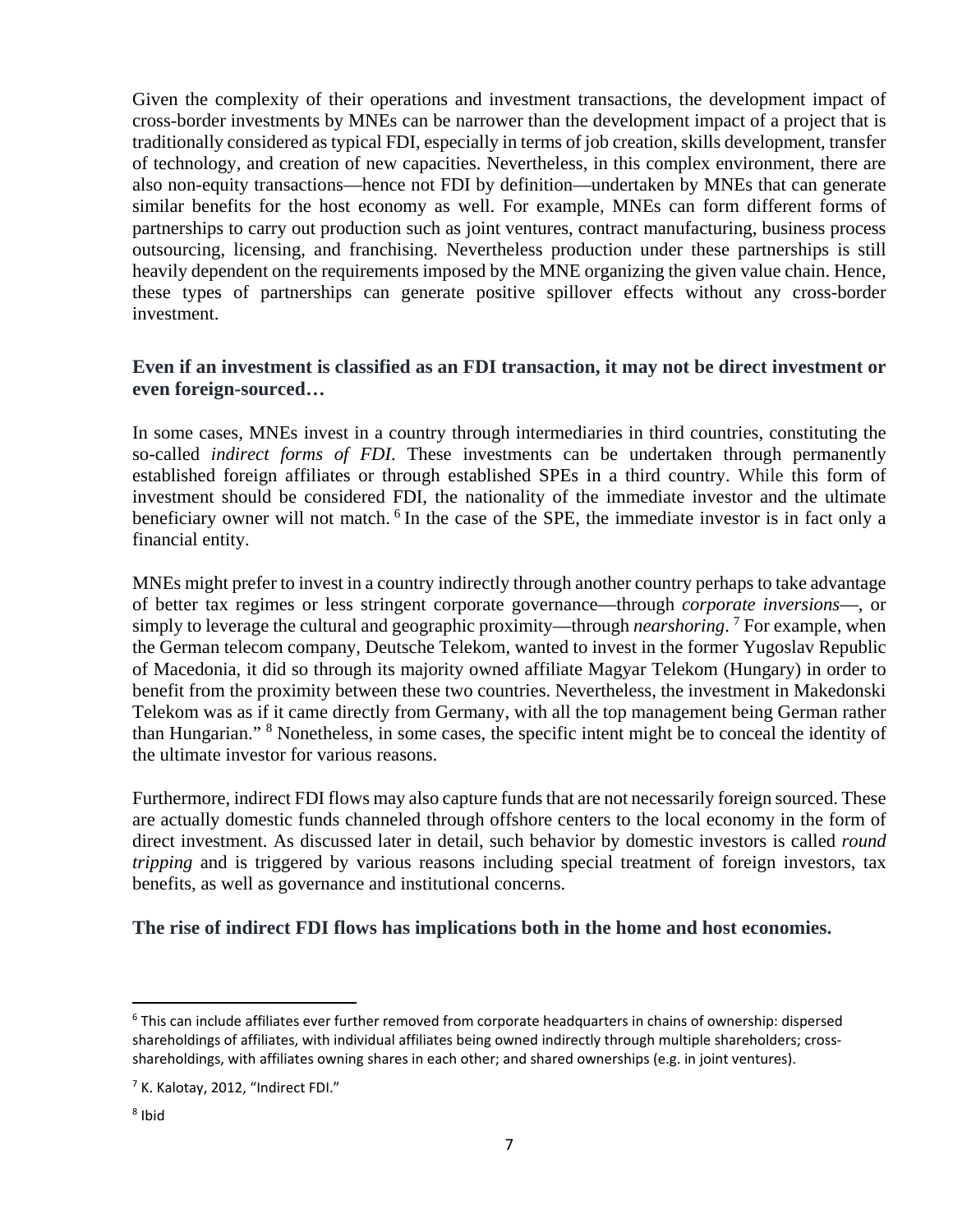The trend of FDI being directed towards "indirect" forms is not really new and has been well documented since the 1990s. However, the share of these flows has increased in recent years in tandem with an increase in globalization. It now accounts for about 30 percent of the global FDI flows and has implications both in the home and host economies.

First, these flows are hard to monitor and properly classify. Even when indirect FDI is the result of a legitimate corporate decision, it still distorts the data collection on FDI by altering the origin of the flows. This prevents policymakers from having a clear understanding of the role of MNEs and of the country of origin of the most important investors in their economy. Furthermore, distorted statistics do not allow for accurate cross-country comparisons, which inform a country about the status and attractiveness of its investment environment compared to its competitors.

Additionally, the lack of clarity regarding the actual country of origin in a host country's FDI hinders the sustainability and effectiveness of its investment policy. Most nations' investment policies tend to focus on the direct owners of an affiliate, as do bilateral and multilateral investment treaties. Therefore, concrete investment policy measures, such as ownership restrictions, joint venture requirements, or eligibility criteria for facilitation, tend to operate at the direct ownership level: "Almost 80 percent of countries worldwide prohibit majority foreign ownership in at least one industry". <sup>9</sup> The blurring of the nationality of the investor has rendered these policies obsolete, but better monitoring and targeted efforts to register the ultimate beneficiary of an FDI project can help to alleviate some of these negative impacts.

Moreover, indirect FDI does not necessarily have the prescribed longer-term view of more traditional FDI, and in fact has resulted in increased FDI volatility over the last ten years. <sup>10</sup> Investment coming through an SPE does not constitute any real industrial activity in the host economy since they are based on tax and regulation considerations rather than productivity and competitiveness. This delinking of FDI and production is worrisome if it results in losses in terms of tax revenues, missed job creation, and missed transfer of technology for the most affected countries. This type of indirect FDI shares many similarities with foreign portfolio investment in the sense that they can both be more volatile, highly reversible, and driven by cyclical factors, including interest rates differentials, business cycle conditions, market sentiments, and herd behavior.

# **And in the case of round tripping, these investments do not offer the benefits that one expects from FDI, and they can lead to tax revenue and welfare loses.**

Given that round-tripped investments are actually domestic investments classified as foreign direct investments, they do not represent additional investment in the economy. Therefore, they will not generate the spillover effects in terms of technology and know-how transfers that FDI flows are expected to generate. At the same time, more often than not, indirect FDI is undertaken for reasons that relate to tax arbitrage and institution shopping and will cause tax revenue losses in the host country. Additionally, it can be linked to non-transparent activities, in the case of using offshore financial centers, or even to illegal activities, such as corruption or money laundering. This reduces the regulatory oversight and possibly even weakens the rule of law. Finally, round-tripped investments create distortions in the investment environment and render the establishment of a level playing field

<sup>&</sup>lt;sup>9</sup> UNCTAD, 2016, "Investor Nationality: Policy Challenges."

<sup>10</sup> UNCTAD, 2016, "Global Investment Trends."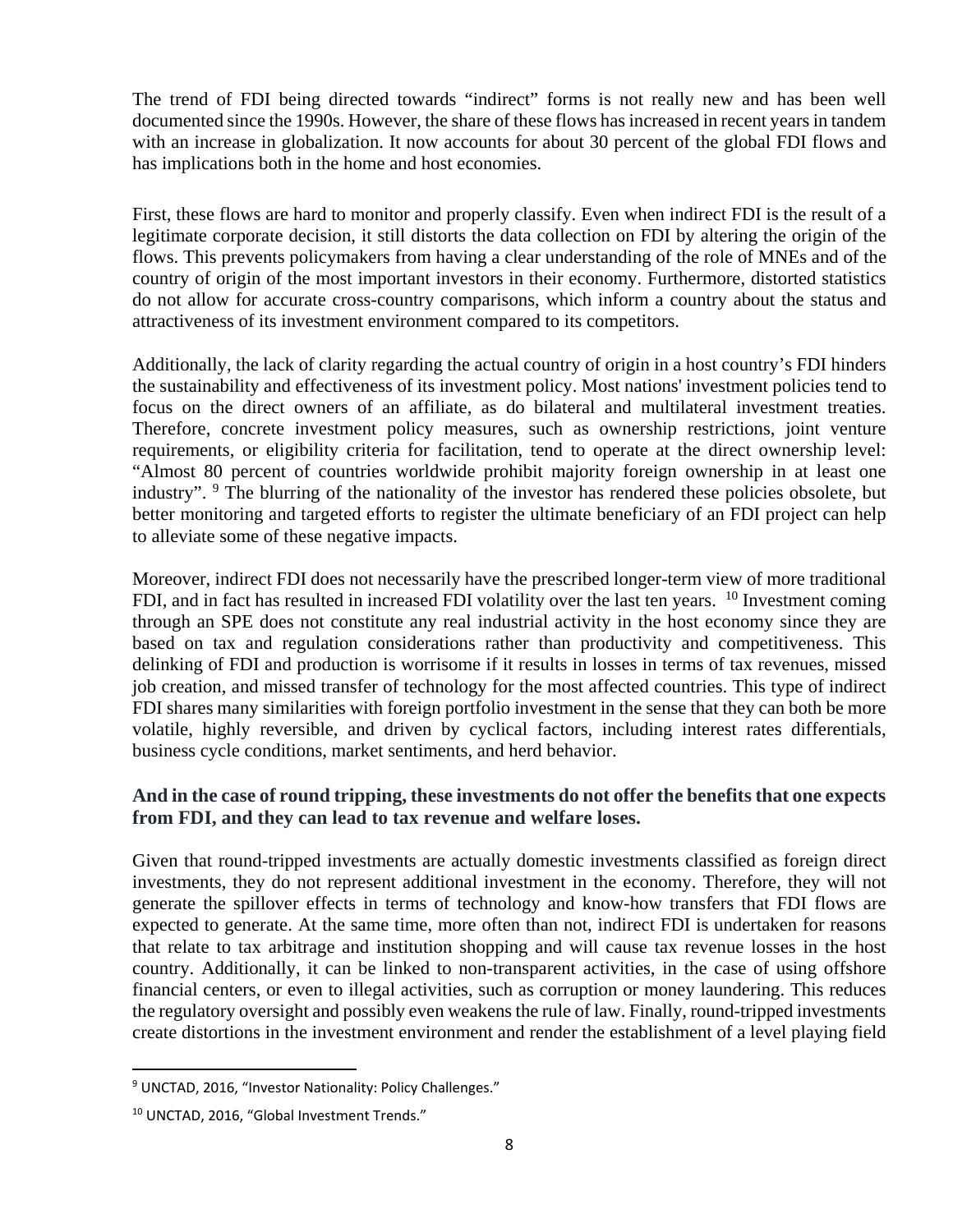for the regulator difficult. Therefore, it is important to know how much of an economy's FDI is due to round tripping and what the main motivations for these types of activities are.

# **But round tripping activities might also reflect the increased sophistication of firms in developing countries to address some of the shortcomings of their country of origin.**

Round tripping activities might also indicate the increased sophistication of firms in developing countries since they require an additional layer of expertise and knowledge to navigate the laws and regulations of a foreign jurisdiction to set up an SPE/affiliate that will be used for round tripping. Furthermore, the essential motivation might be to circumvent the institutional and financial shortcomings of their country of origin rather than just tax avoidance or illegal activities.

Firms in developing countries might choose to operate from locations that offer them more services and opportunities to access financing through listing companies in more developed stock exchanges or raising funds in international markets. <sup>11</sup> For example, Hong Kong, with its better-developed international stock and financial markets, offers opportunities for Chinese firms to raise funds in the stock market or solicit better lending terms. In this case, the round-tripped investment may not translate into a loss for the host country, China. This might be an important step for developing country firms to expand their operations globally. For example, in the case of South African Breweries (SAB), the company was originally established in South Africa but later moved its main listing on the London Stock Exchange in 1999 to raise capital for acquisitions. The company made several global acquisitions, changed its name to SABMiller plc, and became a globally successful firm. The firm now operates in South Africa through its local subsidiary, and its assets are now classified as foreign direct investment.

Similarly, companies might use round tripping to escape from the perceived excesses in state control/intervention ("system escape" motive) and other uncertainties in the country of origin. Similarly, operating from more "stable" locations, where the regulatory environment is perceived as being more advantageous, constitutes the so-called "safety nests" motive. For example, Mittal Steel (now part of ArcelorMittal), whose founders were born in India but resided in London, registered their firm in the Netherlands to circumvent the heavy and bureaucratic Indian regulations, and they have expanded their operations both in India and globally. Mittal Steel acquired the European steel company Arcelor in 2006, and the merged company, ArcelorMittal, chose Luxembourg for its official headquarters and is now the world's largest steel producer.

Investing through another country might enable firms to secure some of the protections extended by the bilateral investment treaty (BIT) of the transit country. For example, treaty rights such as property rights and protections related to investor-state dispute settlement (ISDS) options are especially important to firms that undertake capital-intensive and risky projects. This is because the ISDS option provides an explicit option to foreign investors to bring their claims to domestic courts or international arbitration under the framework of UNCITRAL or ICSID. This allows the round trip investor to choose the forum where a dispute with the host country will be settled, while a domestic investor would automatically be subjected to the national court system without the option of international arbitration. Another added benefit of international arbitration is that it uses the investment agreement

 $11$  For the literature on motivation for round tripping see: Wein, 2010; Ledyaeva, 2015; Haberly and Wójcik, 2014; and Kalotay, 2012.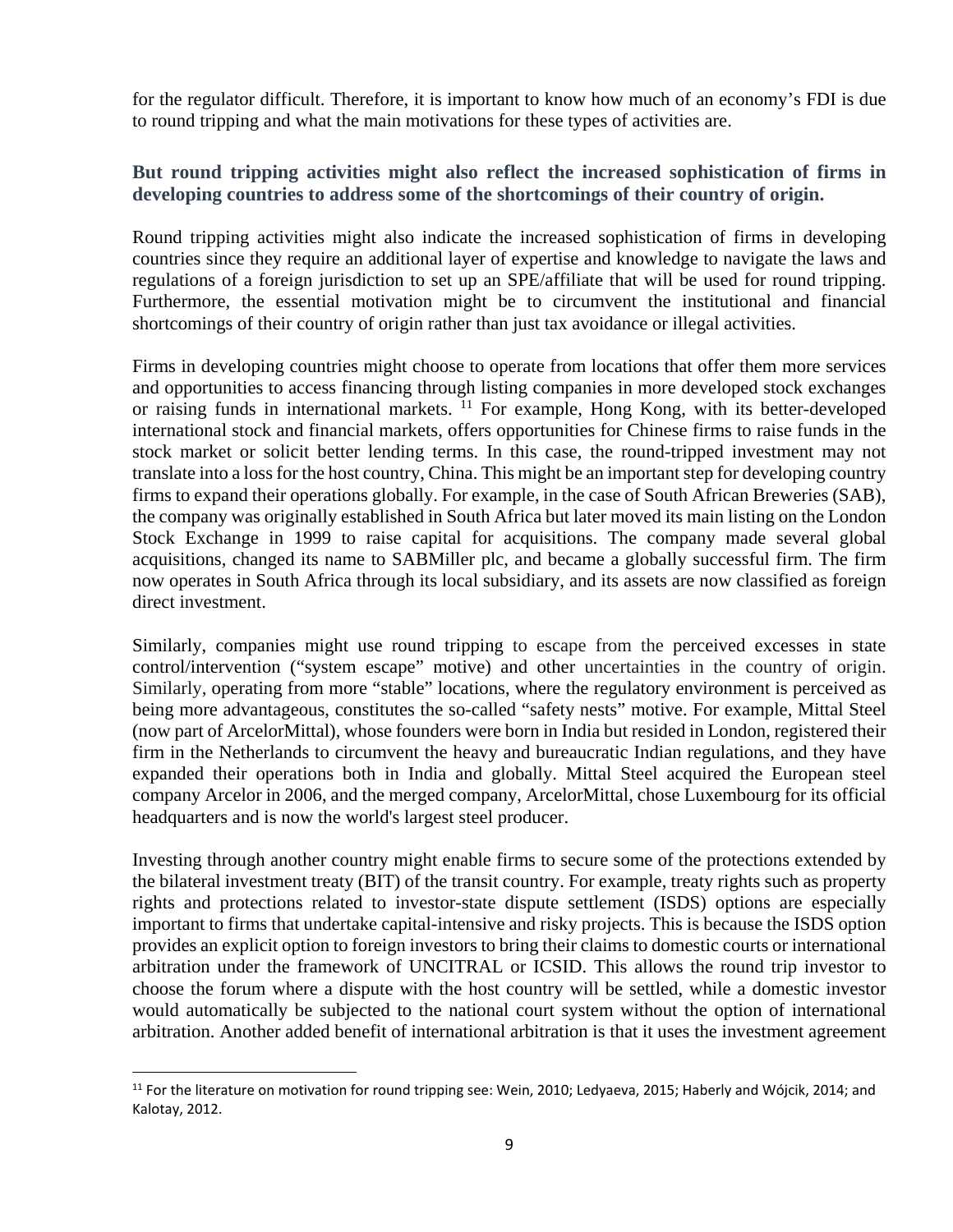to determine the enforceable legal framework. For example, a dispute between a firm headquartered in Mauritius and the Indian state can be adjudicated according to British law if British law is specified as the applicable law in the investment agreement.

The institutional concerns seem to be justified given that international arbitration appears to be an important tool for foreign firms operating in several middle-income countries (MICs). In fact, it is middle-income countries that are subject to the highest number of ISDS cases against the state (Figure 3a). Additionally, it seems that some of these investments might be indirect since transshipment centers and offshore financial centers (OFCs) such as Luxembourg, Switzerland, and Cyprus, as well as the Netherlands host a considerable number of firms that seek international arbitration (Figure 3b). Among the concluded original arbitration proceedings, 36 percent of the cases were decided in favor of the state, 27 percent were decided in favor of the investor, while the rest were settled or discontinued.

#### **Figure 3: International arbitration:**

*a. MICs are subject to the highest number of ISDS cases against the state…* 





*Source*: Investment Policy Hub UNCTAD

Seeking institutional protection through round tripping might be not that easy, however, as states might dispute the nationality of the firm. For example, the Netherlands has grown notorious as a site for 'treaty shopping' given that the country has more than 100 BITs, many of which have particularly broad and strong ISDS provisions and hosts a considerable number of firms that seek international arbitration. The complex national profiles of Dutch filers in particular have not gone unnoticed by respondent states. In fact, Venezuela, South Africa and Indonesia have specifically withdrawn from their BITs with the Netherlands, citing treaty shopping concerns.12

#### **Several large emerging and developing countries, faced with challenges of FDI round tripping, have taken steps to manage and reduce it, but with mixed results…**

<sup>&</sup>lt;sup>12</sup> Rachel L. Wellhausen, 2016, "Recent Trends in Investor-State Dispute Settlement" Journal of International Dispute Settlement.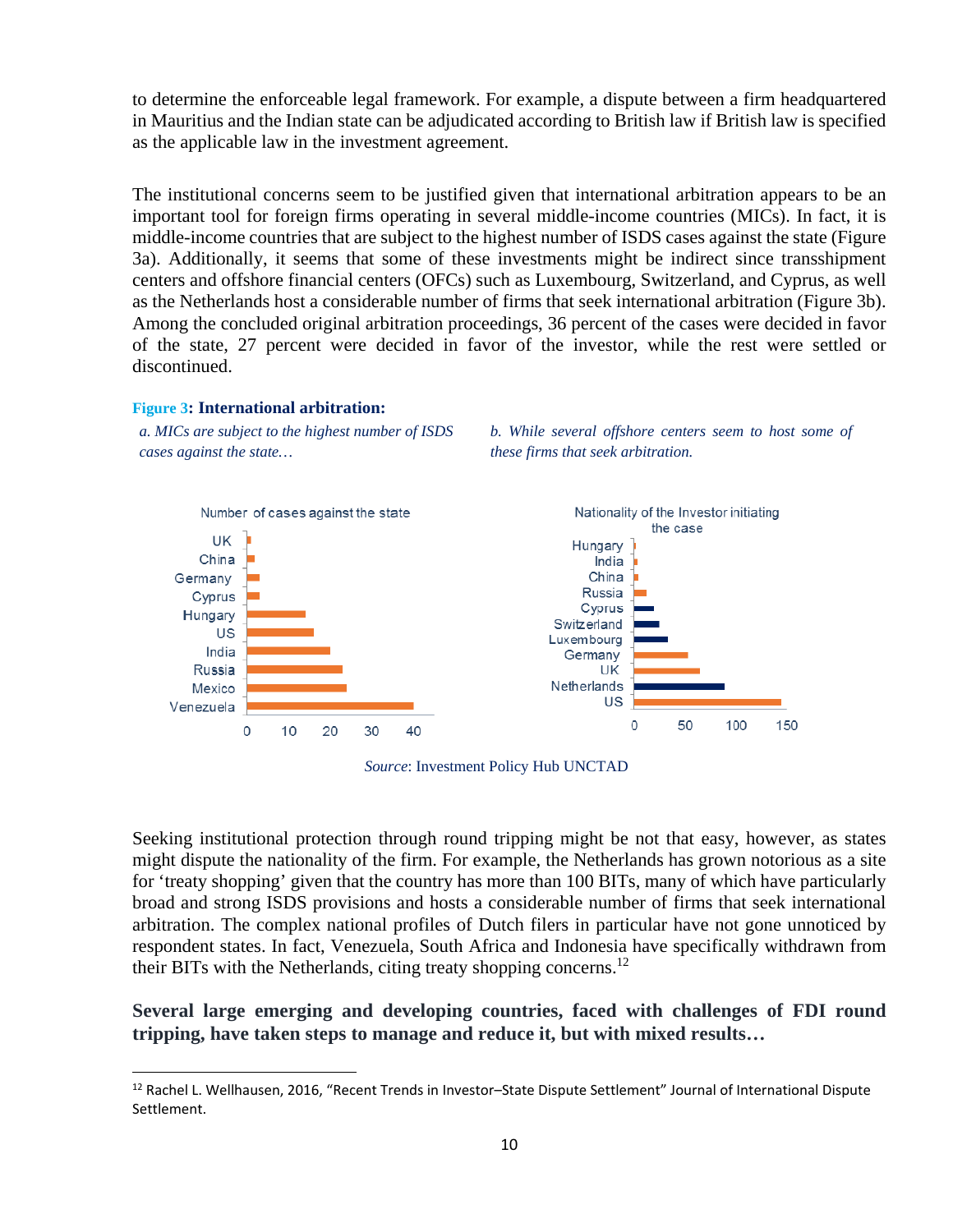There are several well-documented cases of round-tripping corridors in the case of emerging and developing countries: Hong Kong (for China), Mauritius (for India), the Caribbean financial centers, especially the British Virgin Islands (for Brazil, and partly the Russian Federation), and Cyprus (for the Russian Federation). Offshore financial centers (OFCs) and transshipment centers are the destination of a sizeable portion of the outflowing FDI from BRICs.<sup>13</sup>

#### *China and Hong Kong*

The FDI round tripping case between China and Hong Kong and other OFCs is one of the most wellknown. In the 1990s, in an effort to attract FDI flows, China introduced large financial incentives for FDI, including concessions on taxes, leasing of land and property, and special arrangements regarding the retention and repatriation of foreign exchange. 14This preferential treatment for foreign capital encouraged not only foreign but also domestic investors to move their money offshore, mainly to Hong Kong and the British Virgin Islands, and bring it back as foreign investment. As a result, the round tripping of domestic investment accounted for an estimated 30 to 50 percent of FDI inflows to China between 1994 and 2008. 15These round-tripping activities have decreased since 2008, when China withdrew the tax incentives for foreign investment and adopted a uniform tax system for domestic and foreign enterprises. As a result, the level of round tripping between China and OFCs declined to an estimated 14 percent of its FDI in 2010. <sup>16</sup> In July 2014, Chinese authorities took additional steps to further reduce the remaining preferential treatment for foreign investors, allowing domestic investors to use SPEs to move their money where there are "real and reasonable needs", and removing repatriation restrictions on earnings.<sup>17</sup>

#### *India and Mauritius*

In the case of India, Mauritius accounts for a large share of India's FDI inflows (Figure 4a). While not all the flows from Mauritius constitute round-tripped Indian capital, about 10 percent of FDI inflows over the last decade are attributed to round tripping through Mauritius, a strategy used by Indian companies for tax evasion and, in some cases, money laundering. 18 The reason for this was the 1983 Double Taxation Avoidance Agreement between India and Mauritius that gave only Mauritius the right to tax capital gains arising from sales of shares of an Indian company by a resident of Mauritius. However, Mauritius does not tax capital gains; therefore, Indian companies based in Mauritius could fully avoid taxation in both jurisdictions. As a result, the small island was, for many years, the top country of origin for India's FDI. The Indian Finance Ministry has estimated the cost of round tripping of FDI to India, in terms of loss of tax revenue, to be around \$600 million

 $<sup>13</sup>$  According to the recognized definition, OFC is a center which provides some or all of the following services: low or</sup> zero taxation; moderate or light financial regulation; banking secrecy and anonymity. See Svetlana et al., 2013.

<sup>&</sup>lt;sup>14</sup> Wladimir Andreff, 2014, "Outward foreign direct investment by Brazilian and Indian multinational companies: comparison with Russian‐Chinese multinationals."; Balashova and Matyushok, 2014, The Trajectory of Growth and Structural Transformation of the World Economy Amid International Instability.

<sup>15</sup> Carlos Casanova, 2015, "Chinese outbound foreign direct investment: How much goes where after round-tripping and offshoring?"

<sup>&</sup>lt;sup>16</sup> K. Davies, 2013, "China Investment Policy: An Update."

<sup>17</sup> Woon‐Wah Siu, and Lu Wang, 2014, "China's New Foreign Exchange Control Rule on Outbound and Round‐Trip Investment."

 $18$  Not all the flows from Mauritius are round-tripped Indian capital. See K.S. Chalapati Rao, and Biswajit Dhar, 2011.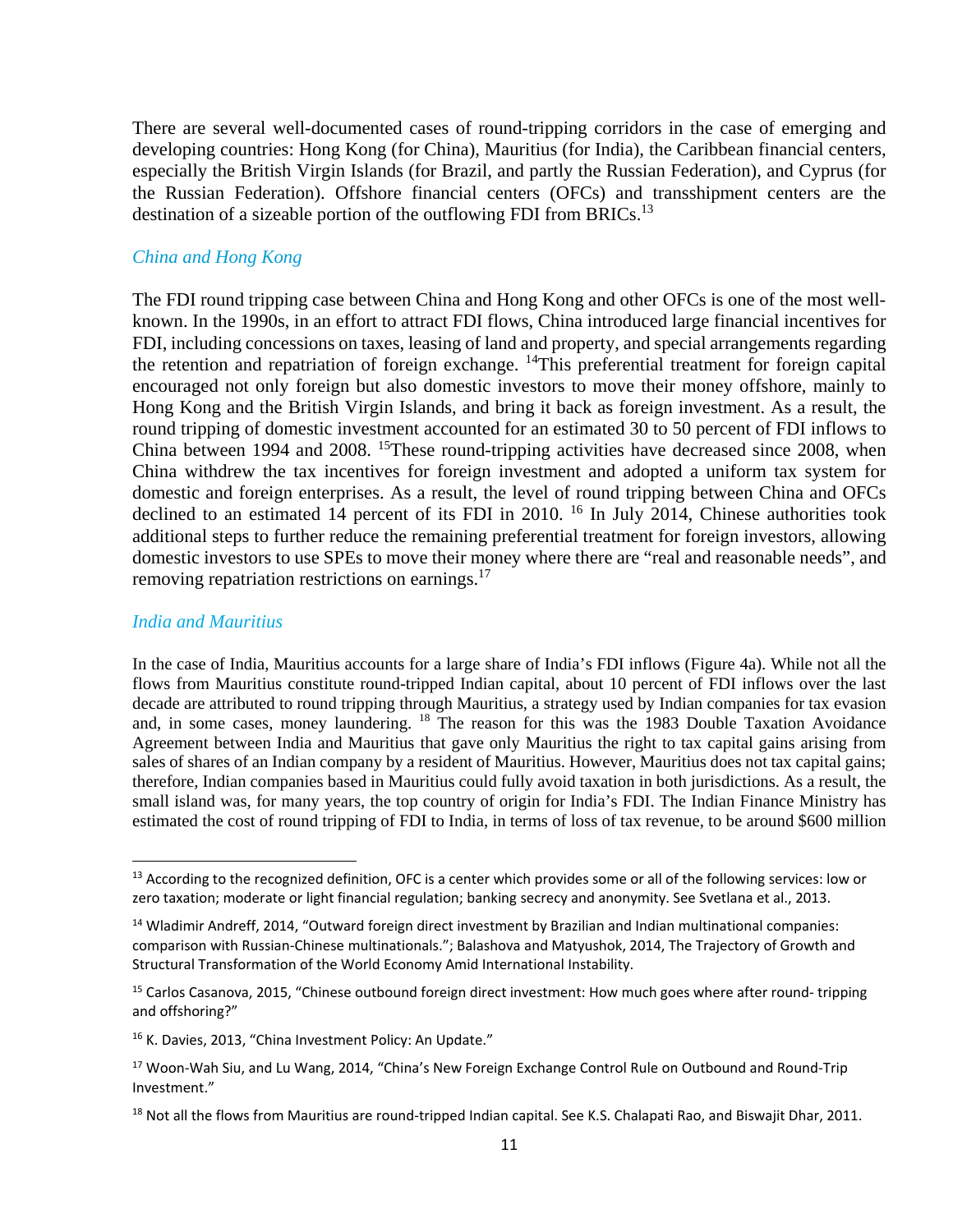annually. <sup>19</sup> The two countries signed an amendment to this treaty in 2016 hoping to curb tax evasion and the accompanying welfare losses. <sup>20</sup>

*OFDI in 2014.* 

#### **Figure 4: Bilateral FDI flows in selected middle-income economies:**

*a. Almost half of India's FDI comes from Mauritius and Singapore …* 





*b. Caribbean OFCs, Luxembourg, and the Netherlands accounted for 55 percent of Brazilian* 

*Source*: UNCTAD

Critics of the amendment pointed out that changing the current preferential investment policies or placing too high a burden of proof regarding the ultimate investment beneficiary would divert legitimate investments away from India. Furthermore, this policy proved to be ineffective since Mauritius was not the only country to which India had granted exclusive taxing rights with respect to capital gains; Singapore and Cyprus had similar rights. <sup>21</sup> Hence, the mere announcement of the signing of the clause with Mauritius led to a diversion of Indian companies from Mauritius to Singapore (Figure 4a). $^{22}$ 

<sup>&</sup>lt;sup>19</sup> Ian Taylor, 2014, "Africa Rising: BRICS - Diversifying Dependency."

 $20$  The amendment, which goes into effect on April 1, 2017, has the following characteristics: i) Source-based taxation of capital gains on shares; ii) Grandfathering clause: Once the agreement enters into effect, the sale of shares of a company that operates in India will be taxed at 50% of the applicable rate until March 2019; iii) Limitation of Benefits (LOB) clause: The benefit of 50% reduction in tax rate during the transition period will not be extended to shell and conduit companies. A resident is deemed to be a shell/ conduit company if its total 2016 expenditure on operations in Mauritius is less than Mauritian Rupees 1,500,000.

Financial Express Online, "India‐Mauritius sign landmark tax pact; move aimed at tackling black money, round tripping: Key features", 10 May 2016, available at: http://www.financialexpress.com/economy/india‐mauritius‐sign‐landmark‐ tax‐pact‐india‐can‐tax‐capital‐gains‐arising‐from‐alienation‐of‐shares/252398/

 $21$  The "Comprehensive Economic Cooperation Agreement" signed between India and Singapore in 2005. https://halshs.archives‐ouvertes.fr/halshs‐01279896/document

<sup>&</sup>lt;sup>22</sup> Shreesh, 2016, "The FDI Report: India Got \$40 Billion in FY16, Singapore Overtakes Mauritius, Real Estate Loses Love."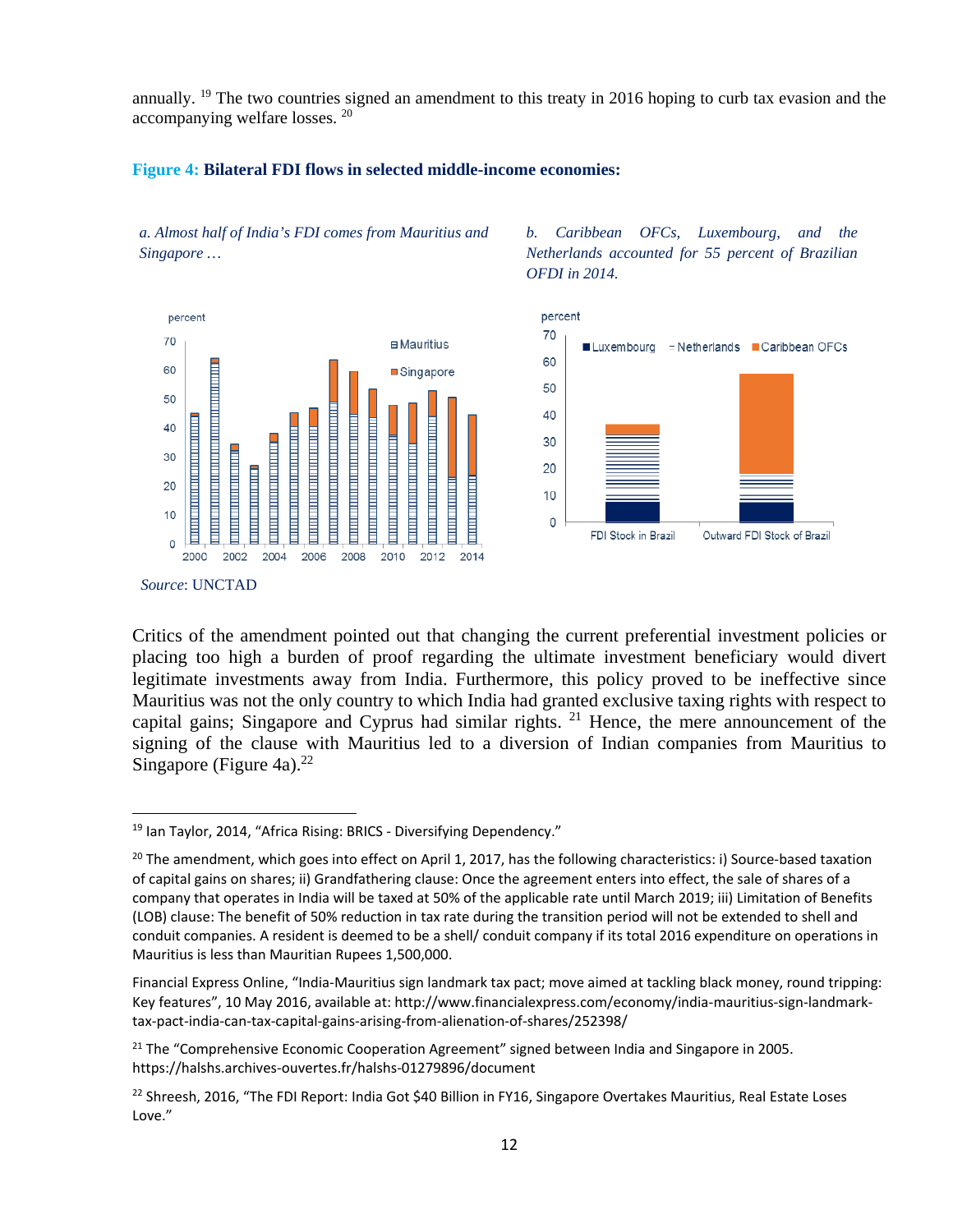#### *Brazil and Caribbean OFCs*

Brazil's bureaucratic regulations and heavy taxation on domestic earnings have created incentives for companies to invest overseas. As a result, the Caribbean OFCs (especially the Bahamas, the British Virgin Islands, the Cayman Islands, and the former Netherlands Antilles) have become an important Brazilian outward FDI destination, accounting for one-third of Brazil's \$300 billion FDI stock (Figure 4b). The capital is later either transshipped from tax havens to third-countries or round-tripped back to Brazil as FDI. Interestingly, the main source countries for FDI inflows in Brazil are the Netherlands and Luxembourg, accounting for some 30 percent of the \$700 billion FDI stock. These two countries are within the network of around 30 countries that have double taxation prevention treaties with Brazil.<sup>23</sup> While the actual level has yet to be estimated, a considerable portion of investment coming from these two countries is believed to be round tripped Brazilian investment, partly through OFCs. Interestingly, in 2009, following the global financial crisis, Brazilian companies repatriated intracompany loans from their affiliates to the parent companies at home to combat the global recession that had a negative impact on Brazil.<sup>24</sup> While tax treaties with certain countries provide incentives, improving the regulatory framework and simplifying the tax regime should help to reduce and mitigate the effects of round tripping.

#### *Ukraine and Cyprus*

Cyprus has long been a destination favored by companies investing in Ukraine primarily due to the favorable double tax treaty in place between Cyprus and USSR since 1983. Obviously, there have been drastic changes in the region since then, but the benefits provided by the Cyprus treaty for investors to Ukraine still remain very favorable, with no withholding tax charged on dividends, interest, or royalty payments from Ukraine to Cyprus, and capital gains not taxed in Ukraine. Moreover, Cyprus, with its favorable tax regime, common-law based traditions, and offshore services (such as trusts to preserve anonymity of beneficial owners), is viewed as a close and attractive jurisdiction to funnel profits. Some Ukrainian firms are also motivated to channel their capital through Cyprus because of the instability of the Ukrainian banking system, high taxes, and lack of convertibility of the Ukrainian hryvnia. As a result, Cyprus has become an important destination for Ukrainian companies that move their money to Cyprus and eventually reinvest into Ukraine. While Cyprus is now the largest source of FDI into the Ukrainian economy, representing nearly 30 percent of FDI inflows, Cyprus is coincidentally also one of the largest destinations for Ukrainian investment abroad, commanding an impressive share of 92 percent of the outward FDI stock.<sup>25</sup>

Both Ukraine and Cyprus experienced major crises in recent years. In order to deal with the repercussions of the European banking crisis and its large exposure to the Greek economy, Cyprus and the European Union reached an agreement on a bailout package on March 25, 2013, under the condition that the depositors of two large banks share a portion of each bank's losses. Temporary restrictions on bank transactions were introduced and virtually all money transfers out of Cyprus and within Cyprus were subject to various restrictions. Similarly, Ukraine introduced capital control restrictions, such as the prohibition of the transfer of dividends and sales proceeds abroad, to limit the

<sup>23</sup> KPMG, 2012, "High Growth Markets ‐ Investing in Brazil."

<sup>&</sup>lt;sup>24</sup> Mike Peng, and Ronaldo Parente, 2012, "Institution-based weaknesses behind emerging multinationals."

<sup>&</sup>lt;sup>25</sup> Robert Kirchner et al., 2015, "Foreign Direct Investment in Ukraine: Past, Present, and Future."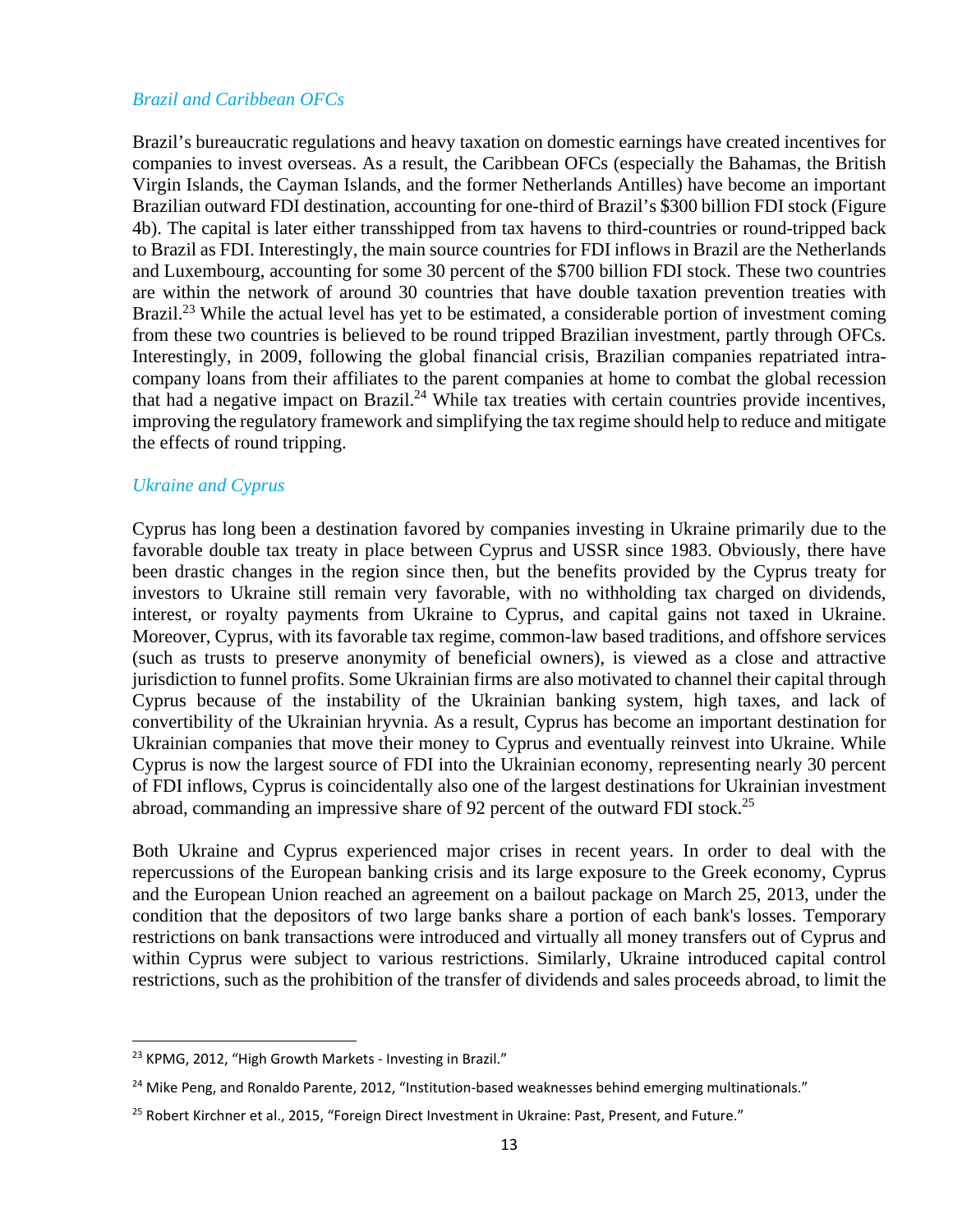capital flight following the geopolitical crisis between 2014 and  $2015<sup>26</sup>$  These, however, also served as a brake on all inflows.

#### **Figure 5: FDI Round tripping in Russia:**

*a. Cyprus, the Netherlands, and other transshipment centers command around 70 percent of inward and outward FDI of Russia (2014)…* 



*b. Half of the foreign firms investing in Russia come from Cyprus and the British Virgin Islands (BVI)* 



Other transshipment centers include the British Virgin Islands, Bermuda, Luxembourg, the Bahamas, and Switzerland.

*Source*: "Offshore Foreign Direct Investment, Capital Round-Tripping, and Corruption: Empirical Analysis of Russian Regions" (Ledyaeva et al. 2015)

#### *Russia and Cyprus & OFCs*

Similar to Ukraine, round tripping of capital is a prevalent problem for Russia. It has mainly taken place through Cyprus and OFCs, which account for 70 percent of inward/outward FDI stock of Russia. Cyprus leads as the main destination of FDI inflows and outflows for Russia, followed by the Netherlands (Figure 5).

The factors that drive the round tripping by Russian companies are not necessarily related to the preferential treatment granted to foreign investors since many Russian regional authorities, rather than aiding foreign investors, have erected barriers in order to protect incumbent firms from outside competition. Rather, *system escape motives*, such as the avoidance of domestic regulatory uncertainties, play a more prominent role for the round tripping activities by Russian companies and investors. As discussed earlier, companies may try to overcome the institutional weaknesses in their home economies through this kind of capital round tripping that allows the companies to engage in institutional and regulatory arbitrage. This also provides an insurance against political risk and

<sup>&</sup>lt;sup>26</sup> The temporary restrictions include the repatriation of proceeds received by non-resident investors as a result of sale of securities issued by Ukrainian issuers (except sovereign bonds); repatriation of proceeds received by non‐resident investors as a result of the sale of equity stakes in Ukrainian enterprises other than securities (e.g. equity in a limited liability company); and the repatriation of dividends by non-resident investors (except for dividends received from securities listed at one of the local stock).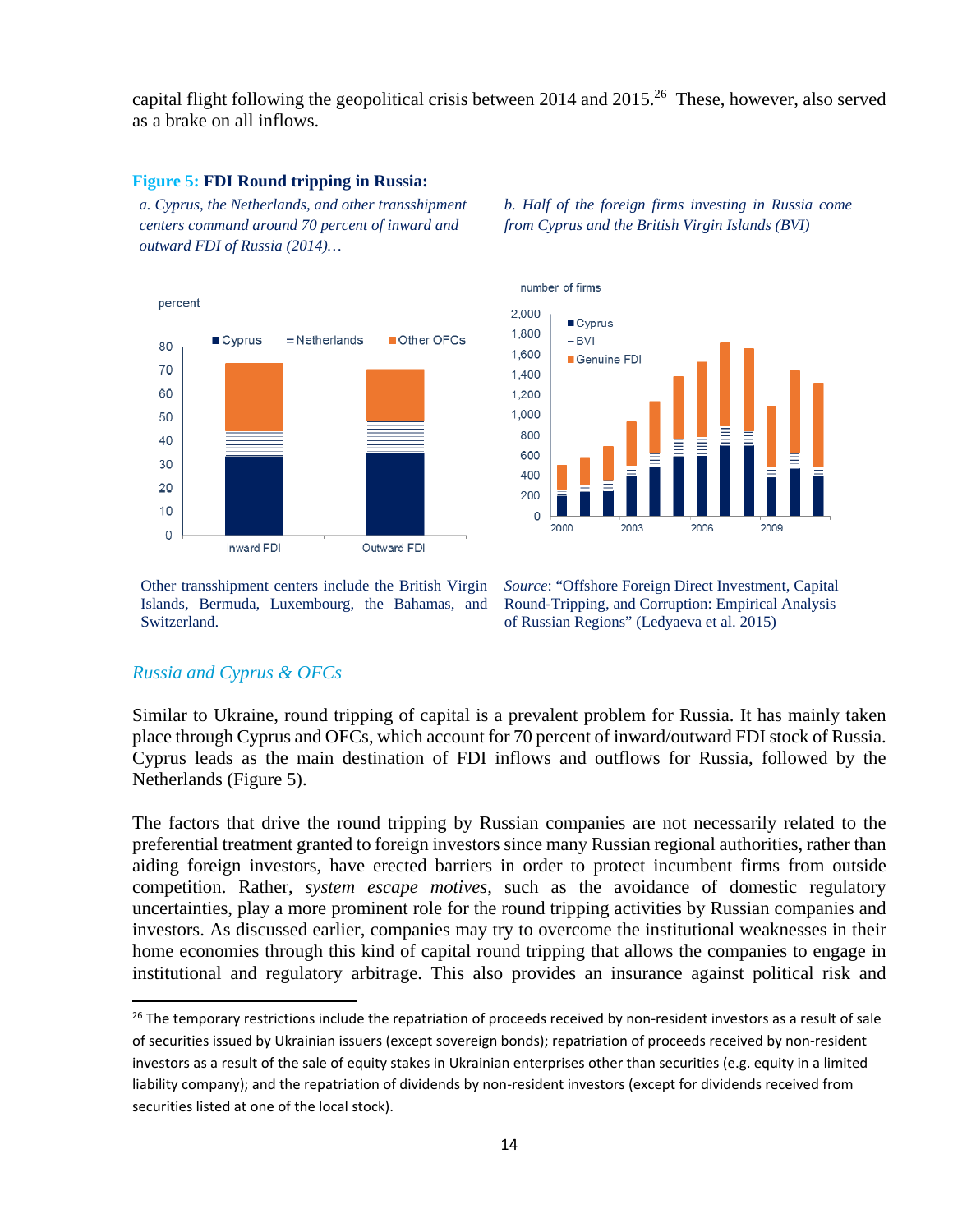uncertainty stemming from the political economy of the country. Given that the FDI round tripping between Russia and OFCs is widely discussed among politicians and analysts, there are a few analytical studies try to understand the motivation for round tripping, as well as the differences between these types of investors and genuine foreign direct investors especially in light of the governance environment (Box 1).

While tax avoidance might also play an important role through double taxation treaties with some of the OFCs, the main motivation for Russian round tripping is believed to be *institutional arbitrage*. The detailed analysis of firm-level FDI data that distinguished genuine foreign direct investors from round-trip investors indicates that the use of offshore financial centers as "home base" would provide Russian companies access to more developed infrastructure for financial operations vis-à-vis purely domestic firms. In addition, an understanding of the Russian culture and business environment would put the round-trip investors in a superior position when compared to genuine foreign investors. This significant advantage allows Russian investors to better exploit economic opportunities in Russia while concealing their identity and using the institutional benefits that foreign jurisdictions offer (such as financing opportunities).

One study also underscores significant differences between round-trip Russian investors and genuine foreign investors; While round-trip investors tend to invest in Russian regions that are resourceabundant and illustrate poor governance indicators (corruption), genuine FDI investors tend to go to regions with seaports and higher level of skilled labor.<sup>27</sup> As a result, the share of round-trip investment in total FDI is significantly higher in corrupt regions.

The high level of FDI round tripping in Russia also partly reflects *concealed investments* as investors can hide their identity from local authorities in Russia via "offshore schemes".28 Furthermore, as discussed earlier, investing through another country might enable firms to secure some of the protections extended by the bilateral investment treaty of the transit country. Given that there is room for improvement on several fronts measured by the *Doing Business* indicators and beyond- in particular to increase competition in the economy-, being covered by an international treaty becomes a significant relative advantage for an investor,<sup>29</sup> though it is not always easy to claim their rights.<sup>30</sup>

<sup>&</sup>lt;sup>27</sup> Svetlana Ledyaeva et al., 2015, "Offshore Foreign Direct Investment, Capital Round-Tripping, and Corruption: Empirical Analysis of Russian Regions."

<sup>&</sup>lt;sup>28</sup> Olga Kuzmina et al., 2014, "Foreign direct investment and governance quality in Russia."

<sup>&</sup>lt;sup>29</sup> In past years, Russia has been active in undertaking reforms across multiple areas of business regulation. In some aspects of Doing Business, the business regulatory environment of Russia is now closer to best practice. However, to foster more growth opportunities for local firms, there is room for improvement on several fronts measured by the Doing Business indicators and beyond, in particular to increase competition in the economy. In the area of Trading Across Borders, streamlining the formalities for border compliance would reduce the time and cost involved in trading across borders, thereby benefiting both exporters and importers. For more see: "Russia Continues to Improve its Business Environment, says Doing Business report", Press Release, October 25, 2016 available at: http://www.worldbank.org/en/news/press-release/2016/10/25/russia-continues-to-improve-its-businessenvironment‐says‐doing‐business‐report

<sup>30</sup> Svetlana Ledyaeva et al., 2015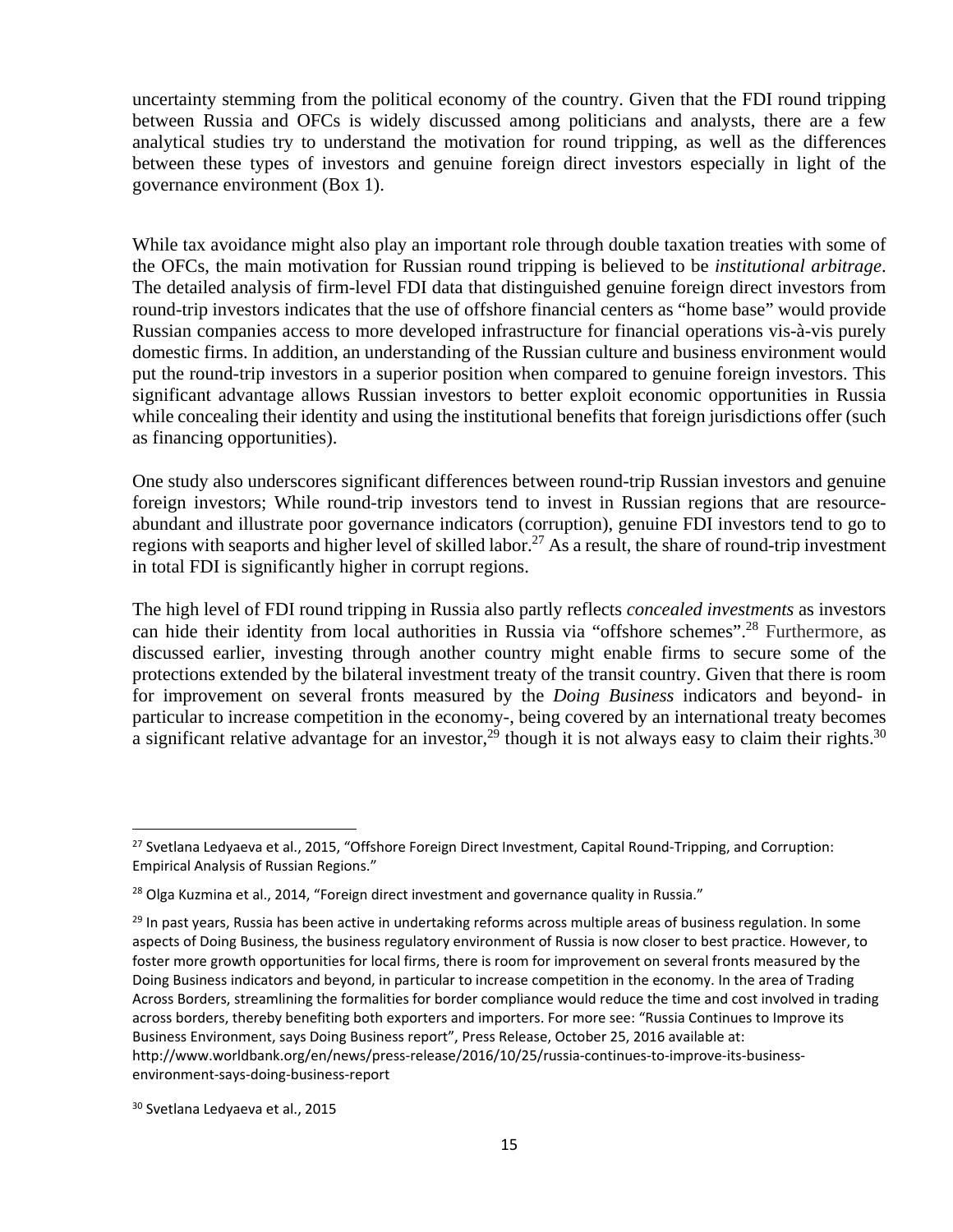By the same token, the concealed investment through OFCs might be a way of laundering the proceeds of corruption.<sup>31</sup>

The socio-economic implications of the high level of round-tripped FDI in Russia might be quite significant. Although it might not be the main motivation, it is likely that some tax revenue has been lost through double taxation treaties. More importantly, the nature of the FDI round tripping seems to reinforce corruption in certain regions that are already perceived as more corrupt. This in turn puts them in a disadvantaged position to receive genuine FDI flows that are more technologically advanced than round-trip investments. Genuine FDI increases by more than 150 percent when a region improves its governance quality from average to the top level. 32 The majority of real FDI in Russia comes from developed countries and hence, it brings modern technologies and know-how into the host regions. Therefore, in the long run, the high diversity in regional corruption might lead to uneven technological development across Russian regions and thus, further deepen the inequality in Russia's economic geography.<sup>33</sup>

Round-tripped or not, FDI inflows have played an important role in the Russian economy and have remained stable since the financial crisis (Figure 6). Nevertheless, all flows, including FDI, dried up

since 2014 as international sanctions, falling oil prices, and geopolitical tensions continued to damage economic growth prospects and erode investor interests in the country.

In addition to economic difficulties, a new Russian anti-offshore law adopted at the end of 2014 is also impacting FDI flows. It has already reduced the scale and scope of round tripped FDI: In less than two years, from 2013 to September 2015, the FDI stock of Cyprus in Russia, and the Russian FDI stock in Cyprus decreased by 50 percent. Nevertheless, because of the new law, Russian investors that used Cyprus as an offshore base to reinvest back in the country transshipped some of their investment to third countries rather than recycling them back into the home country. This trend is also the main reason for the drop of

**Figure 6:** *All capital flows to Russia, including FDI inflows, fell sharply in 2014 and 2015.*



the British Virgin Islands from second place in 2009 to eighth in the 2015 rankings of the largest foreign investors in the Russian Federation, although it still remains the second largest destination of Russian outward FDI stock according to the Bank of Russia.<sup>34</sup>

<sup>31</sup> Olga Kuzmina et al., 2014

 $32$  ibid.

<sup>33</sup> supra, Svetlana Ledyaeva et al., 2015

<sup>34</sup> UNCTAD, 2016, World Investment Report.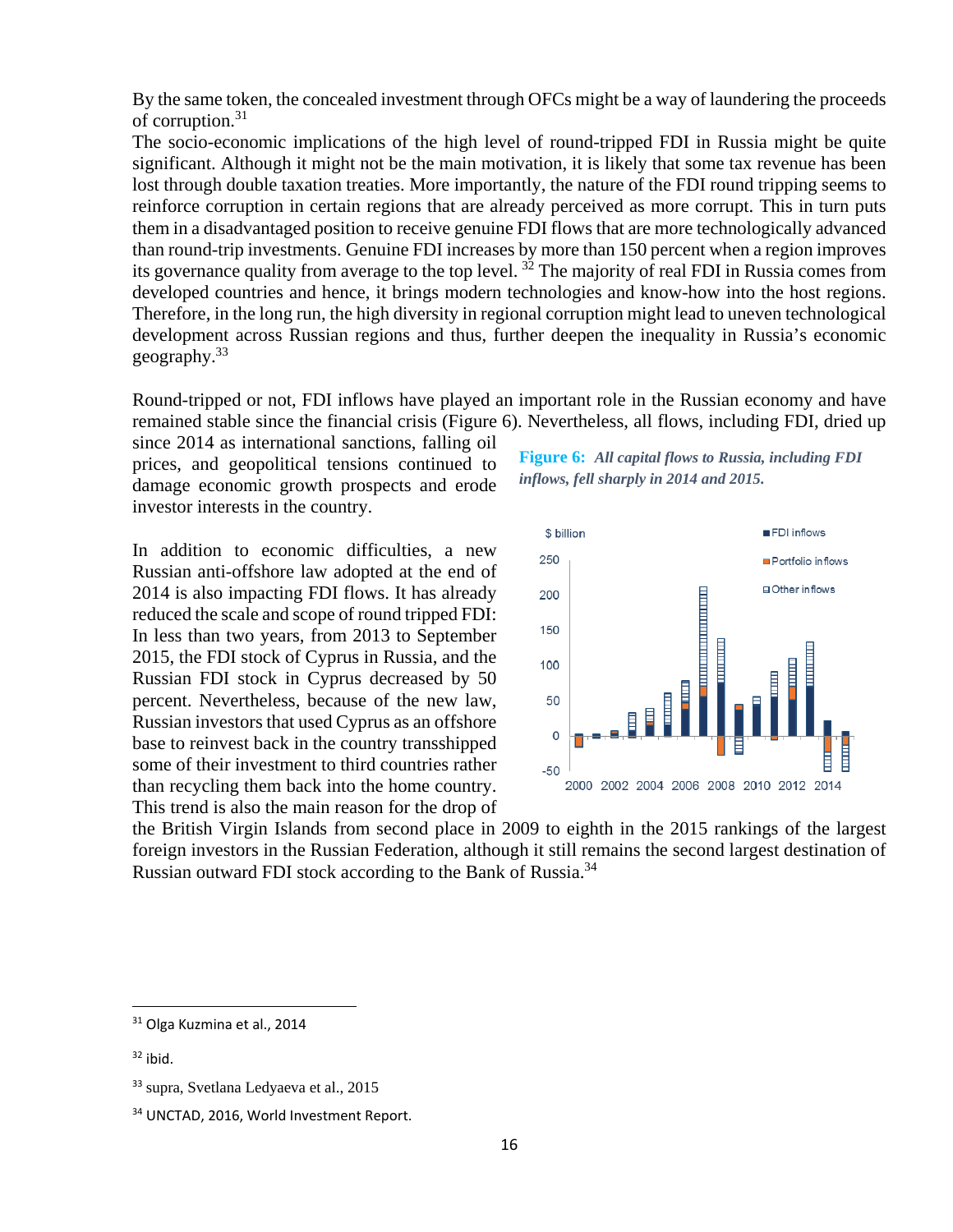| Top 5 for 2015                          | 2007     | 2008   | 2009     | 2010   | 2011   | 2012   | 2013   | 2014   | 2015     |
|-----------------------------------------|----------|--------|----------|--------|--------|--------|--------|--------|----------|
| <b>WORLD</b>                            | 55,874   | 74,783 | 36,583   | 43,168 | 55,084 | 50,588 | 69,219 | 22,031 | 6,478    |
| <b>BAHAMAS</b>                          | 354      | $-524$ | 1,731    | 2,282  | 1,829  | 2,111  | 2,791  | 3,638  | 5,090    |
| <b>BRITISH VIRGIN</b><br><b>ISLANDS</b> | 3,962    | 5,519  | 1,761    | 2,139  | 7,225  | 2,475  | 9,379  | 3,123  | 2,242    |
| JERSEY                                  | 104      | 8      | 68       | 126    | 775    | 642    | 509    | $-717$ | 2,122    |
| <b>BERMUDA</b>                          | 8,369    | 9,959  | 2,243    | 436    | 594    | $-320$ | 404    | 1,777  | 1,692    |
| <b>FRANCE</b>                           | 415      | 604    | 696      | 2,592  | 1,107  | 1,232  | 2,121  | 2,224  | 1,686    |
| Bottom 5 for 2015                       | 2007     | 2008   | 2009     | 2010   | 2011   | 2012   | 2013   | 2014   | 2015     |
| <b>NETHERLANDS</b>                      | 10,268   | 10,184 | $-3,391$ | 3,733  | 7,383  | 10,330 | 5,716  | 1,102  | $-249$   |
| <b>FINLAND</b>                          | 677      | 1,415  | 518      | 347    | 217    | 349    | 216    | 124    | $-272$   |
| <b>HUNGARY</b>                          | 61       | 171    | 112      | 374    | 454    | 683    | 736    | 534    | $-452$   |
| <b>LUXEMBOURG</b>                       | $-2,062$ | 1,403  | 6,195    | 2,892  | 4,106  | 10,814 | 11,638 | $-693$ | $-5,770$ |
| <b>CYPRUS</b>                           | 11,917   | 20,428 | 4,182    | 12,287 | 12,999 | 1,985  | 8,266  | 3,158  | $-7,057$ |

**Table 1: Russian Federation: Inward foreign direct investment 2007-2015, millions of US dollars** 

*Source*: *ROSSTAT 2016*

Round tripping is a phenomenon that affects all capital flows and is not limited to FDI. Transshipment and round tripping of funds also take place in Russian Portfolio flows since Luxembourg, Cyprus, and other OFCs top the list of countries of origin for these flows (Table 2). However, the vast majority of these funds come into Russia as long-term debt securities (securities with a maturity longer than 12 months). The long-term nature of the inflows somewhat limit the potential volatility and consequently, the potential negative impacts on the economy. As a result, in this case, portfolio investment, which usually is more volatile by nature, behaves more like FDI.

| Country of<br>residence of<br>issuer: | Equity<br>securities | Debt<br>securities | (of which)<br>long term | (of which)<br>short term | Total portfolio<br>investment<br>assets |
|---------------------------------------|----------------------|--------------------|-------------------------|--------------------------|-----------------------------------------|
| Luxembourg                            | 355                  | 24,257<br>22,457   |                         | 1,800                    | 24,612                                  |
| Ireland                               | 42                   | 19,337             | 19,279                  | 58                       | 19,379                                  |
| <b>Netherlands</b>                    | 241                  | 4,179              | 4,118                   | 61                       | 4,420                                   |
| <b>United States</b>                  | 546                  | 2,968              |                         |                          | 3,514                                   |
| Cyprus                                | 437                  | 2,031              | 1,711                   | 320                      | 2,468                                   |
| Other OFCs                            | 39                   | 90                 | 90                      |                          | 1,475                                   |
| Rest of countries                     | 1,197                | 12,112             | 14,082                  | 998                      | 11,963                                  |
| Total value of<br>investment          | 2,857                | 64,974             | 61,738                  | 3,237                    | 67,831                                  |

**Table 2: Russian Federation inward portfolio investments 2015, millions of US dollars** 

*Source*: The Russian Institute of National Statistics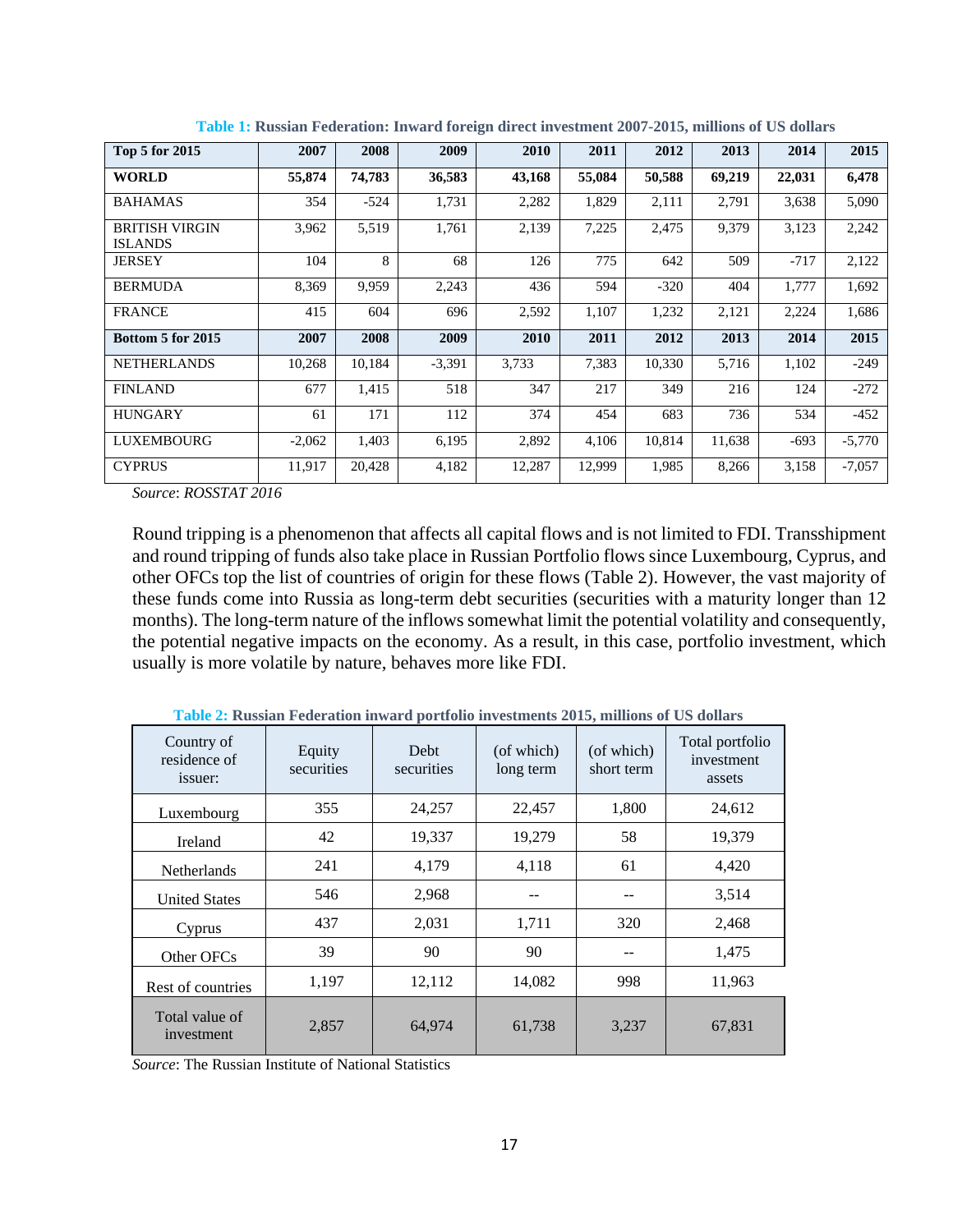#### **Box 1: Literature on Russian round tripping**

The idiosyncratic nature of the round tripping phenomenon for Russia led to three main academic studies, which try to understand the motivation for round tripping as well as differences between these types of investors and genuine foreign direct investors.

The study "*Offshore Foreign Direct Investment, Capital Round-Tripping, and Corruption: Empirical Analysis of Russian Regions"* (Ledyaeva et al. 2015) introduces the term secrecy arbitrage, a novel concept used in this study, which is explained as both licit capital looking for shelter from corrupt home country authorities and illicit capital generated by corruption that needs to disguise its origin. The paper argues that part of the round-tripped FDI consists of proceeds from corruption, laundered in OFCs and reinvested back to the location of origin. However, some portion is the round tripping of licit capital, as businesses use the secrecy provided by OFCs to hide their true identities as a way to deal with weak governance in local governments. Using firm-level data from the enterprise registry of the Russian State Statistics Service (Rosstat), the paper uses econometric methods to detect the relationship between region-level corruption in Russia, proxied by the Corruption dimension of the Index of Democracy provided by the Moscow Carnegie Center for the period 2000-2004, and the volume of round tripped FDI. The Rosstat data set provides information on 20,165 firms with foreign capital registered in Russia over the period 1997–2011. The study underscores the interconnections between political and business elites and their interventions in the political decision-making process, and establishes the link between round tripped FDI and corruption.

The paper titled *"Foreign Direct Investment and Governance Quality in Russia"* (Kuzmina et al. 2014) studies the effect of poor governance quality on foreign direct investment in Russia. Using a survey of businesses across forty administrative districts, it finds that moving from the average to the top governance quality across Russian regions more than doubles the FDI stock. The governance quality data are derived from the Index of Support ("Index Opory") survey conducted in 2011. The paper concluded that poor governance quality had a significantly negative effect on foreign direct investment in Russia.

The paper *"If Foreign Investment is not Foreign: Round-trip versus genuine foreign investment in Russia"* (Ledyaeva et al. 2013) uses the knowledge-capital model of the multinational enterprise to provide a formal empirical proof of the phenomenon of round-trip investment in Russia and studies the differences in location strategies between round-tripped and genuine FDI. Using the firm-level data from Rosstat between 1997 and 2011, the paper extracts two types of firms: firms owned by offshore owners (Cyprus and British Virgin Islands), and firms with genuine foreign owners. The paper looks into the question if and to what extent the role of regional factors in the location decisions of foreign investors across Russian regions differs between round-trip and genuine foreign investors. The analysis shows that round-trip investors leverage the "Dutch disease" in Russia while genuine foreign investors tend to invest more in regions with higher levels of skilled labor and more technological advancement.

# *United States and OFCs*

It is not only developing countries that have to deal with round tripping FDI. A recent paper estimated that when U.S. taxes go up by 1 percentage point, the capital inflows from OFCs increases by 2.8 percentage points. 35 Unsurprisingly, these inflows slow down when the IRS tightens its controls for

<sup>35</sup> H.R.297, "Stop Tax Haven Abuse Act 114th Congress (2015-2016)."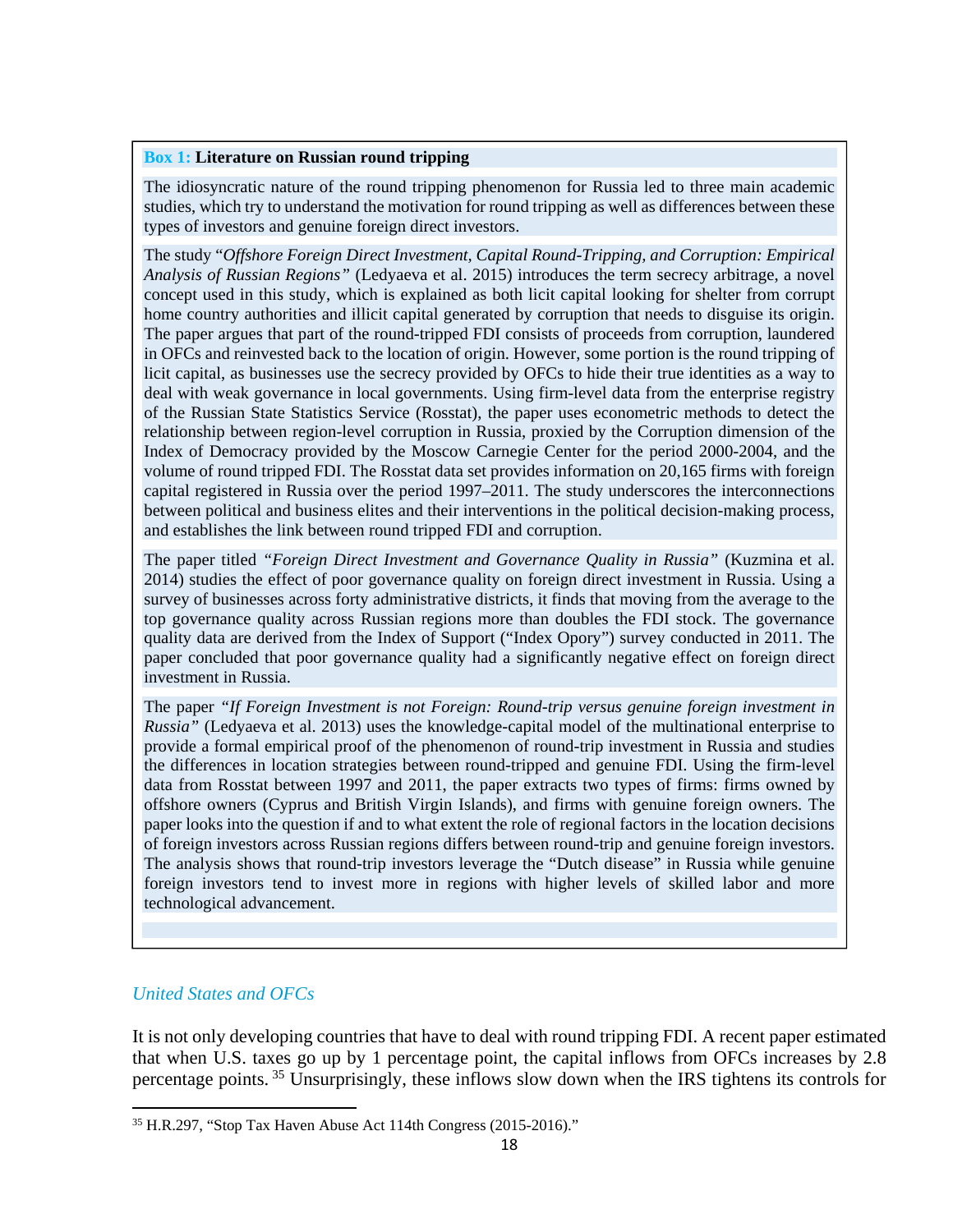tax fraud. The study's authors estimate that as a result, the U.S. has forgone up to \$27 billion in tax revenue since 2008.36 To address this problem, in 2015, the "Stop Tax Haven Abuse Act" was introduced by the US Congress. Should this bill get approved, new restrictions on U.S. corporations and other entities with foreign income will be introduced with respect to: "(1) tax deductions allocable to deferred foreign income, (2) the recalculation of foreign income taxes, (3) intangible property transferred overseas, (4) tax evasion activities by U.S. corporations reincorporating in a foreign country, and (5) the interest expense tax deduction of certain subsidiaries of foreign corporations with excess domestic indebtedness."37

# **While reducing FDI round tripping has proven to be challenging, countries can try to limit the incentives by eliminating any treatment differentials based on nationality of firms.**

In an increasingly globalized world where OFCs facilitate the growing mobility of finance by providing no/low tax, no/low regulation, secrecy and anonymity, MNEs and investors will continue to seize any arbitrage opportunities to reduce their tax cost, circumvent restrictions and regulations that limit the scope of their operations and profits, and mitigate operational and other business risks. Of course, OFCs also facilitate illicit capital movements such as money laundering.

While core factors driving round tripping differ in each country case, such as tax and institutional arbitrage, in all cases companies choose to round trip their investments to benefit from some preferential treatment provided to certain countries and their firms. Hence, it is important for countries to work towards eliminating any treatment differentials to limit these arbitrage opportunities as the successful Chinese example indicated. This should apply both to the preferential treatment of either foreign firms or domestic firms, as well as the preferential treatment applied by the nationality of investors. In the same vein, modernizing the investment attraction system, by ensuring equal access to incentives and special economic zones for foreign and local firms, will reduce the incentives for round tripping. If any differentiation is required between firms, it should be according to the degree of substantive business activity of the country, irrespective of the firm's nationality.

In reality, the blurring of investor nationality of the MNEs has already made the application of rules and regulations on foreign ownership more challenging, if not impossible. A range of mechanisms to safeguard the effectiveness of foreign ownership rules has been developed, including anti-dummy laws, general anti-abuse rules to prevent foreign control, and disclosure requirements. However, they have yielded mixed results (like in the case of India). Even in the case of international and bilateral trade agreements, policymakers should be aware of the de facto "multilateralization effect". Almost one-third of foreign companies that operate under major intra-regional investment treaty areas (such as TPP, TTIP, and RCEP) are actually owned by parent companies outside the region, raising questions about the ultimate beneficiaries.38

<sup>&</sup>lt;sup>36</sup> M. Hanlon et al., 2015, "Taking The Long Way Home: U.S. Tax Evasion And Offshore Investments In U.S. Equity And Debt Markets."

 $37$  H.R.297, "Stop Tax Haven Abuse Act 114th Congress (2015-2016)."

<sup>38</sup> UNCTAD, 2016, *World Investment Report 2016 Investor Nationality: Policy Challenges*.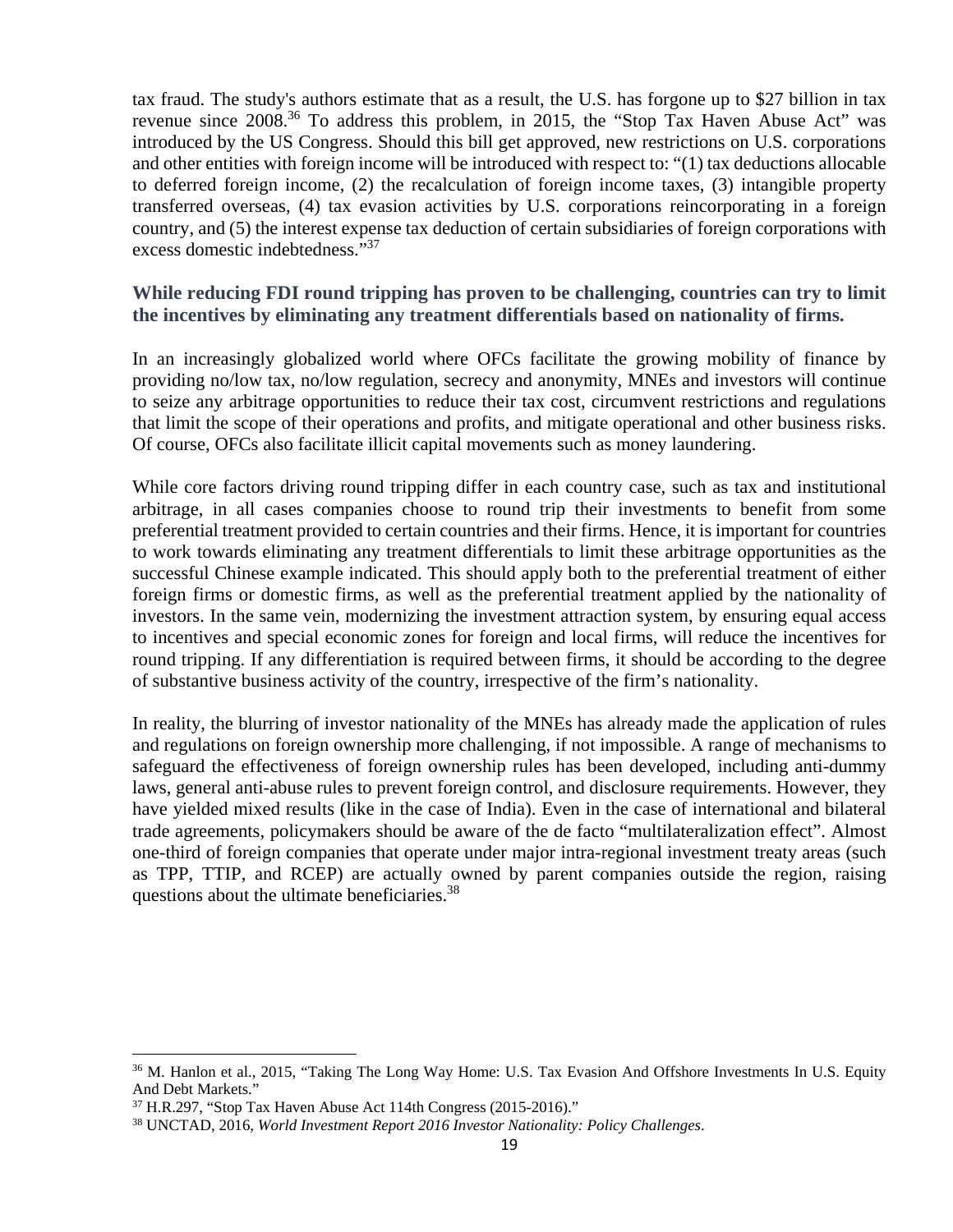# **In fact, the most important policy measure to reduce round tripping activity and mitigate its impact is to improve the business environment for all firms, foreign and domestic.**

This goes hand in hand with focusing on the stability of the host economy and trust in its regulatory environment. As discussed, round tripping activities are also motivated by the firms' desire to circumvent the institutional and financial shortcomings of their country of origin. Hence, strengthening the institutions can foster not only domestic and foreign investment, but may, to some extent, curb investments from flowing out to tax havens or being round tripped.<sup>39</sup> Moreover, even if capital outflows and investment round tripping occur, a country can receive genuine FDI inflows that will create jobs, bring positive externalities, and stimulate growth. For example, in Denmark, which has a good business environment for all investors, FDI inflows created jobs that outnumbered the jobs lost due to FDI outflows. Moreover, FDI inflows created highly skilled and specialized jobs, while some medium-skilled administrative, customer relations, and trade functions jobs might have been lost.<sup>40</sup> This indicates that when a country operates as an open, flexible economy with a good investment climate for all investors, it can benefit from the positive effects of international capital movements.

# **Nevertheless, countries also need to adapt to the new playing field for FDI and recognize the trade-offs of their national policies on capital flows.**

Countries have to adapt to the fact that not all FDI is linked to production, and MNEs can carry out activities that register as FDI even though they are purely financial in nature. This would require a new mindset for the policymaker to be fully aware of the complexity of modern corporate structures and MNE activities, which will possibly persist in the future. Policymakers need to better understand the nature, motivations, size and impact of FDI round tripping in their countries to adopt a holistic approach towards the problematic aspects of round tripping. As discussed earlier, FDI round tripping may have various consequences for the host economy, ranging from foregone tax revenues, distortions of the information and domestic competition, support of corruption, as well as possible welfare and efficiency losses.

Nevertheless, any policy choice to reduce round tripping activities should be evaluated against its possible trade-offs since it might also have undesired consequences. In some cases, measures to limit round-tripped investment may lead to capital flight, where investment never makes it back home, and reduce the investment levels in the host country. For example, Russia's newly introduced anti-offshore law might have achieved what it intended to do, at least partially, but at the same time, some Russian investors transshipped part of their investment to third countries rather than recycling it back into the home country. The new law was a contributing factor for the sharp decline in FDI inflows in 2015.<sup>41</sup>

Capital controls in general are complex instruments and might have a much broader effect than what is intended. In the case of capital controls related to round-tripping FDI, such as on outward capital flows, they would likely also deter legitimate and productive capital flows, including by genuine

<sup>&</sup>lt;sup>39</sup> M. Chari, and S. Acikgoz, 2015, "What drives emerging economy firm acquisitions in tax havens?"

<sup>40</sup> Peter Jensen et al., 2006, "Offshoring in Europe—Evidence of a Two-Way Street from Denmark."

<sup>41</sup> UNCTAD, 2016, World Investment Report 2016 Investor Nationality: Policy Challenges.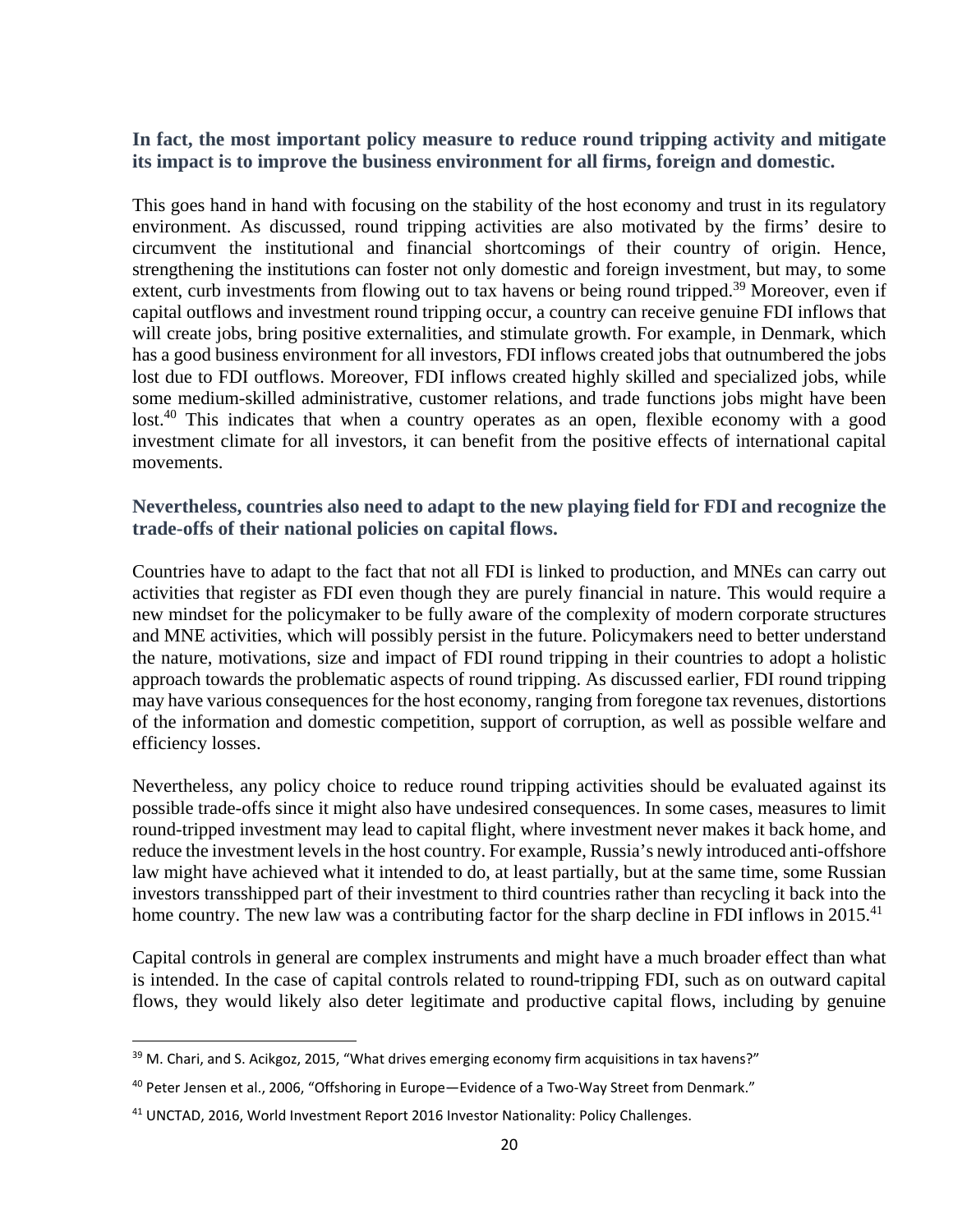foreign direct investors, and worsen short-run foreign-exchange and long-run growth prospects. Additionally, these policies tend to be "leaky" and have a mixed success record with eroding effectiveness over time as companies find new ways to circumvent them. Furthermore, they can be difficult and costly to enforce, even in countries with strong government institutions.

Nevertheless, several countries have, over the years, used them, as have Iceland, Greece, and Ukraine more recently. In most of these cases, capital controls that were introduced in a transparent and temporary manner on outflows of capital were more or less effective to "stop the bleeding". International co-operation, as discussed below, is also an important factor since the trade and investment treaties across the world may prohibit the use of such measures.

## **All indirect FDI flows need to be closely monitored.**

Ownership schemes such as SPEs and OFCs used by MNEs can obscure the ultimate source of FDI coming into countries. Moreover, it is often difficult to ascertain the true nature of funds due to the added challenge of obtaining information from a special purpose vehicle (SPV) company.<sup>42</sup> These challenges lead to considerable inconsistencies in FDI inflows/outflows statistics provided by different countries. For instance, according to Rosstat (2005), Russian FDI in Kazakhstan for the period 2000-2004 amounted to a mere USD 121 million whereas the respective figure provided by the National Bank of Kazakhstan (2007) was USD 987 million.<sup>43</sup>

To mitigate such inconsistencies, the latest international guidelines by OECD provide a method to produce FDI statistics by ultimate investing country (UIC).<sup>44</sup> This method would offer policymakers information on who ultimately controls the investment, reaps its rewards, and bears its risks. This approach also allows for the identification of round tripping activities. Six countries are currently reporting data on the inward stock of FDI by the ultimate investing country criteria: Austria, Estonia, Finland, France, Poland, and the United States. Examination of their statistics reveals some common patterns. Countries, such as Luxembourg, Cyprus, and the Netherlands, that are known as countries MNEs pass investments through on the way to other destinations, are much less important as sources of direct investment when measured according to the UIC than when measured according to the immediate investing country. Round tripping was present in each country examined and was large enough to make investors from the home country rank among the top ten sources of FDI in each of the countries. However, with the exception of Estonia, they accounted for 5 percent or less of the total inward investment position. 45 Nonetheless, for the success of this calculation method, it is vital for countries to increase their disclosure requirements. This should be the case both for inward and outward investors, especially concerning the origin of funds and information about the final beneficiary owners.

#### **National policy measures have to be complemented by international actions.**

<sup>45</sup> OECD (2015)

<sup>42</sup>IMF, 2004, "Issues Paper #13: Round Tripping."

<sup>&</sup>lt;sup>43</sup> Valtteri Kaartemo, 2007, New role of Russian enterprises in international business.

<sup>44</sup> OECD, 2015, "Implementing the latest international standards for compiling foreign direct investment statistics, FDI Statistics by the Ultimate Investment Country."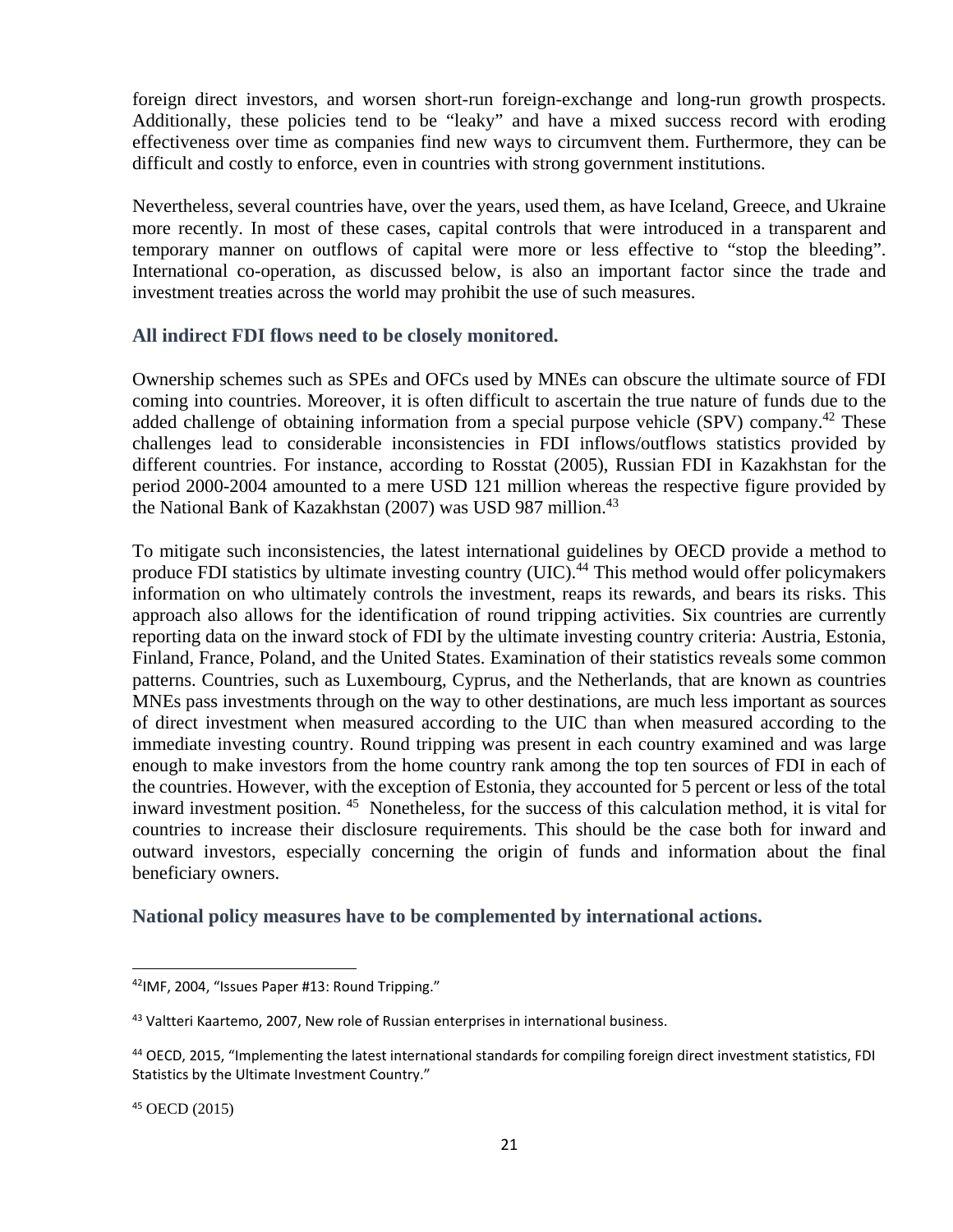International cooperation is essential for leveraging the efficiency of national policy interventions. For an issue that transcends national borders, any national policy response will prove inadequate without international cooperation. An international coordinated response can better address the complex problems of globalized markets. Such international efforts would include: a review of international investment agreements; the closing of the scope for treaty shopping; a revision of rules on access to investor-state dispute settlement (ISDS); tax cooperation and gradual harmonization of tax rules with partners to reduce the scope for tax arbitrage; cooperation on the methods used to measure and report FDI, its origin, and its destination; as well as continued international cooperation in money laundering and criminal matters.<sup>46</sup>

<sup>46</sup> UNCTAD, 2016,(pp. 159‐187)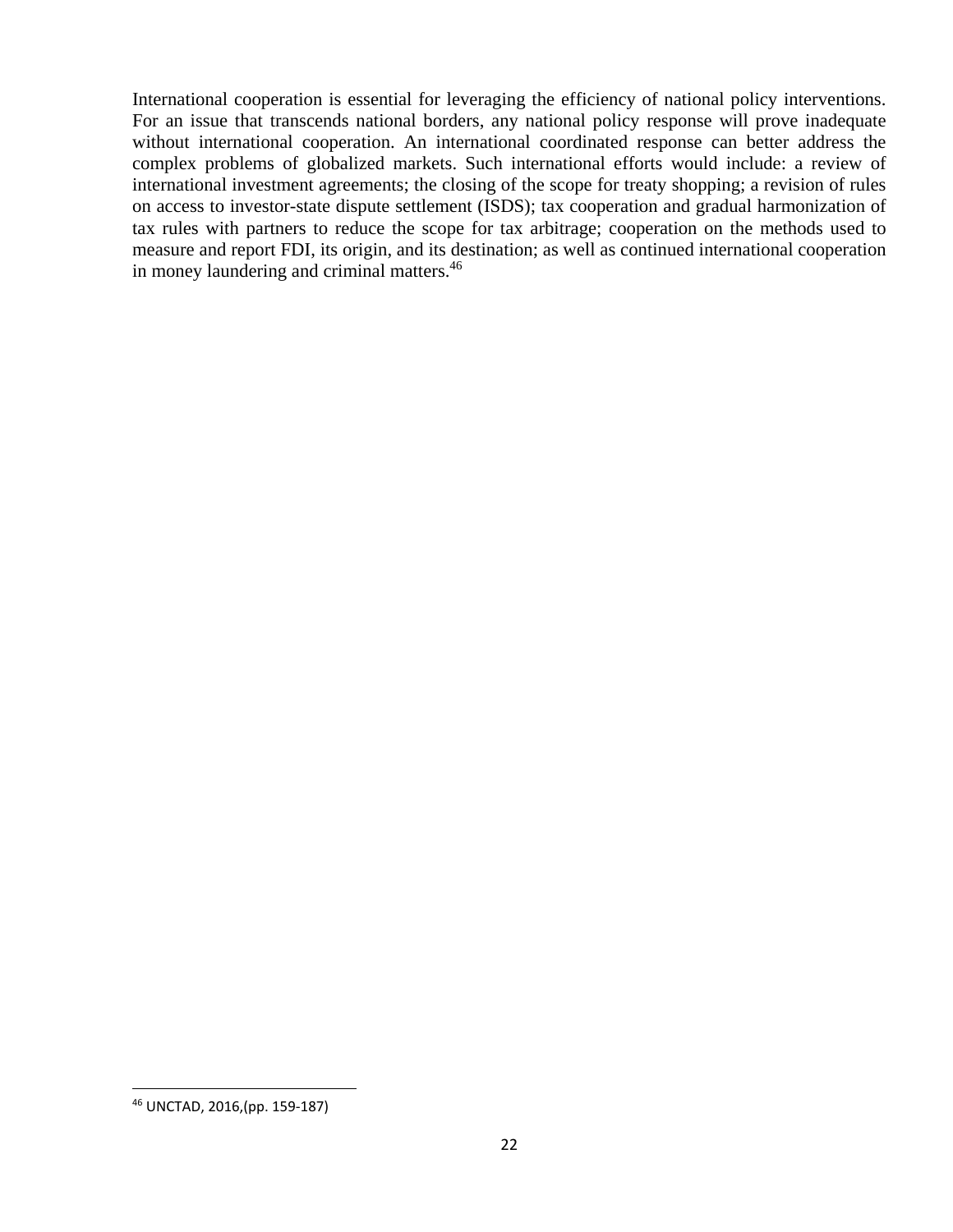# **REFERENCES**

Alfaro, Laura, Areendam Chanda, et al. 2004. "FDI and economic growth: the role of local financial markets." *Journal of International Economics,* Volume 64, Issue 1, October 2004, Pages 89–112, available at: http://www.sciencedirect.com/science/article/pii/S0022199603000813,

Andreff, Wladimir. 2014. "Outward foreign direct investment by Brazilian and Indian multinational companies: comparison with Russian-Chinese multinationals."

Balashova, S., and V. Matyushok. 2014. *The Trajectory of Growth and Structural Transformation of the World Economy Amid International Instability*. Peoples' Friendship University of Russia, pp.252-297, 2014. available at: https://halshs.archives-ouvertes.fr/halshs-01279896/document

Casanova, Carlos. 2015. "Chinese outbound foreign direct investment: How much goes where after round- tripping and offshoring?" June 2015, Working Paper, No 15/17 https://www.bbvaresearch.com/wp-content/uploads/2015/07/15\_17\_Working-Paper\_ODI.pdf

Chalapati Rao, K.S., and Biswajit Dhar. 2011. "India's FDI Inflows: Trends and Concepts", Feb 2011, available at: https://papers.ssrn.com/sol3/papers.cfm?abstract\_id=1770222

Chari, M., and S. Acikgoz. 2015. "What drives emerging economy firm acquisitions in tax havens?" *Journal of Business Research*, available at: http://dx.doi.org/10.1016/j.jbusres.2015.08.034

Davies, K. 2013. "China Investment Policy: An Update." *OECD Working Papers on International Investment*, 2013/01, OECD Publishing. Available at: http://dx.doi.org/10.1787/5k469l1hmvbt-en

Dunning, John. 2013. "Re-evaluating the benefits of Foreign Direct Investment." Available at: http://unctad.org/en/Docs/iteiitv3n1a3\_en.pdf,

Ghosh Roy, Atrayee, and Hendrik Van den Berg. 2006. "Foreign Direct Investment and Economic Growth: A Time-Series Approach." Available at: https://ideas.repec.org/a/bpj/glecon/v6y2006i1n7.html

Haberly, Daniel, and Dariusz Wójcik. 2014. "Tax havens and the production of offshore FDI: an empirical analysis." *Journal of Economic Geography*, 15 (1): 75-101 available at: http://dx.doi.org/10.1093/jeg/lbu003,

Hanlon, M., E. Maydew, and J.Thornock. 2015. "Taking The Long Way Home: U.S. Tax Evasion And Offshore Investments In U.S. Equity And Debt Markets," Feb 2015, The Journal Of Finance, Vol. Lxx, No. 1

H.R.297. 2015-2016. "Stop Tax Haven Abuse Act 114th Congress." Available at https://www.congress.gov/bill/114th-congress/house-bill/297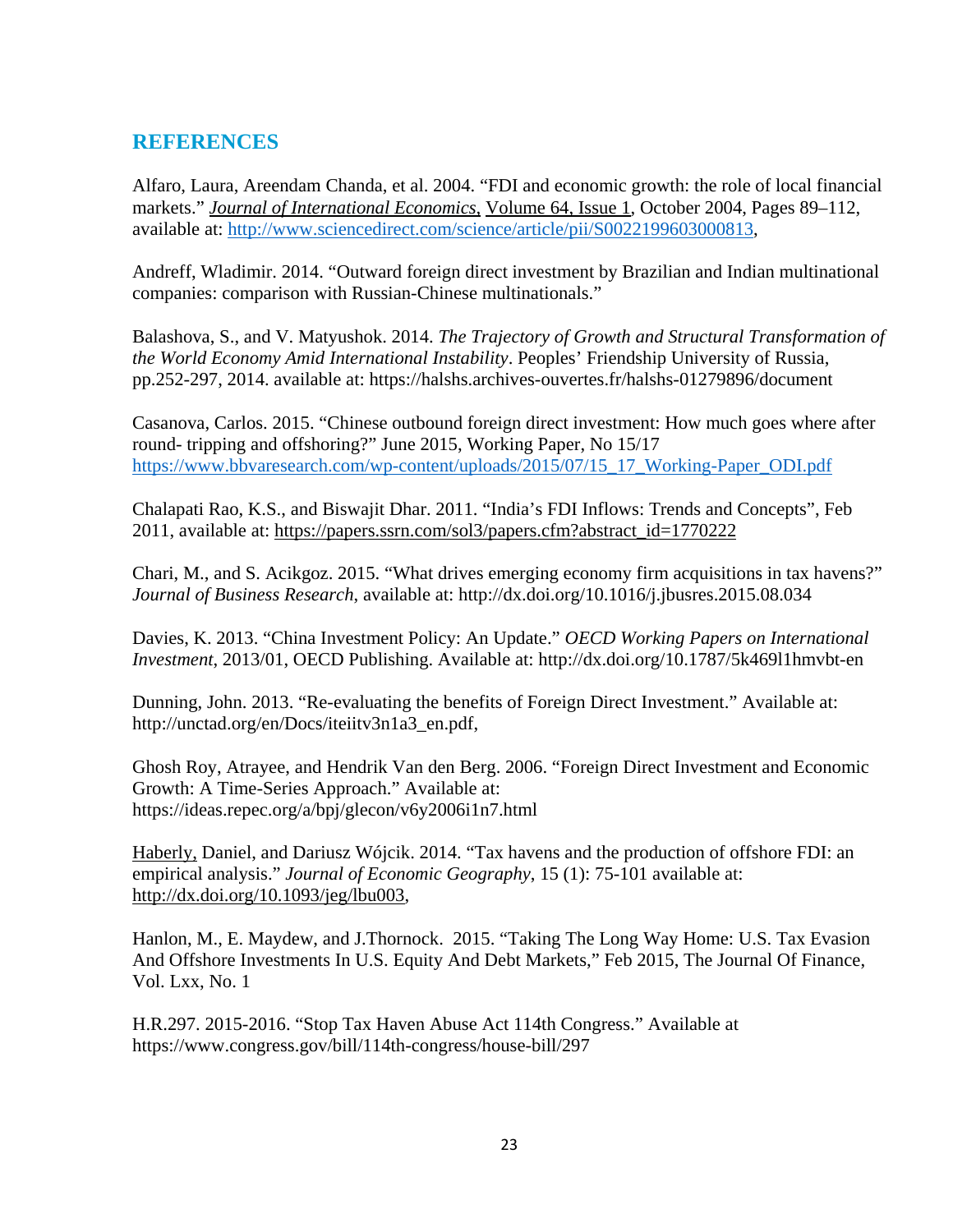Harrison, Ann. 1994. "The role of multinationals in economic development: The benefits of FDI." *The Columbia Journal of World Business,* Volume 29, Issue 4, Pages 6-11. Available at http://www.sciencedirect.com/science/article/pii/0022542894900280,

IMF. 2004. Committee on Balance of Payments Statistics and OECD Workshop on International Investment Statistics, Direct Investment Technical Expert Group (DITEG), "Issues Paper (DITEG) #13: Round Tripping." Available at: https://www.imf.org/External/NP/sta/bop/pdf/diteg13.pdf

IMF. 2016. "Capital Flows and Global Liquidity." Note for G20 IFA WG, available at http://www.g20.org/English/Documents/Current/201608/P020160811536051676178.pdf

Jensen, Peter, et al. 2006. "Offshoring in Europe—Evidence of a Two-Way Street from Denmark." Available at: https://www.ciaonet.org/catalog/5238.

Kaartemo, Valtteri (ed.). 2007. *New role of Russian enterprises in international business*. Electronic Publications of Pan-European Institute 18/2007, available at: https://www.utu.fi/fi/yksikot/tse/yksikot/PEI/raportit-ja-

tietopaketit/Documents/kaartemo\_182007.pdf

Kalotay, K. 2012. "Indirect FDI." *The Journal of World Investment & Trade, 13 (2012) 542–555, available at:*

http://www.kozminski.edu.pl/fileadmin/wspolne\_elementy/Jednostki/CPrzedsiebiorczosci/Publikacj e/Projekt\_COFDI/Indirect\_FDI\_Kalotay\_2012.pdf

Kirchner,Robert, Vitaliy Kravchuk, and Julian Ries. 2015. "Foreign Direct Investment in Ukraine: Past, Present, and Future." German Advisory Group Institute for Economic Research and Policy Consulting, Policy Paper Series [PP/02/2015], available at: http://www.beratergruppeukraine.de/wordpress/wpcontent/uploads/2014/06/PP\_02\_2015\_en1.pdf

Kokko, Ari, Ruben Tansini, and Mario C. Zejan. 2007. "Local technological capability and productivity spillovers from FDI in the Uruguayan manufacturing sector." The Journal of Development Studies, Volume 32, Issue 4, available at: http://www.tandfonline.com/doi/abs/10.1080/00220389608422430,

KPMG. 2012. "High Growth Markets - Investing in Brazil." Available at: https://www.kpmg.com/NL/nl/IssuesAndInsights/ArticlesPublications/Documents/PDF/High-Growth-Markets/Investing-in-Brazil-2012.pdf

Kuzmina, Olga, et al. 2014. "Foreign direct investment and governance quality in Russia." *Journal of Comparative Economics*, Volume 42, Issue 4, December 2014, Pages 874–891, available at: http://dx.doi.org/10.1016/j.jce.2014.08.001 or https://www.nes.ru/dataupload/files/CV/Papers/JCE%20Kuzmina%20Volchkova%20FDI.pdf

Ledyaeva, Svetlana, Karhunen Päivi, and John Whalley. 2013. "If Foreign Investment is not Foreign: Round-trip versus Genuine Foreign Investment in Russia." CEPII, WP No 2013-05, available at: http://www.cepii.fr/pdf\_pub/wp/2013/wp2013-05.pdf